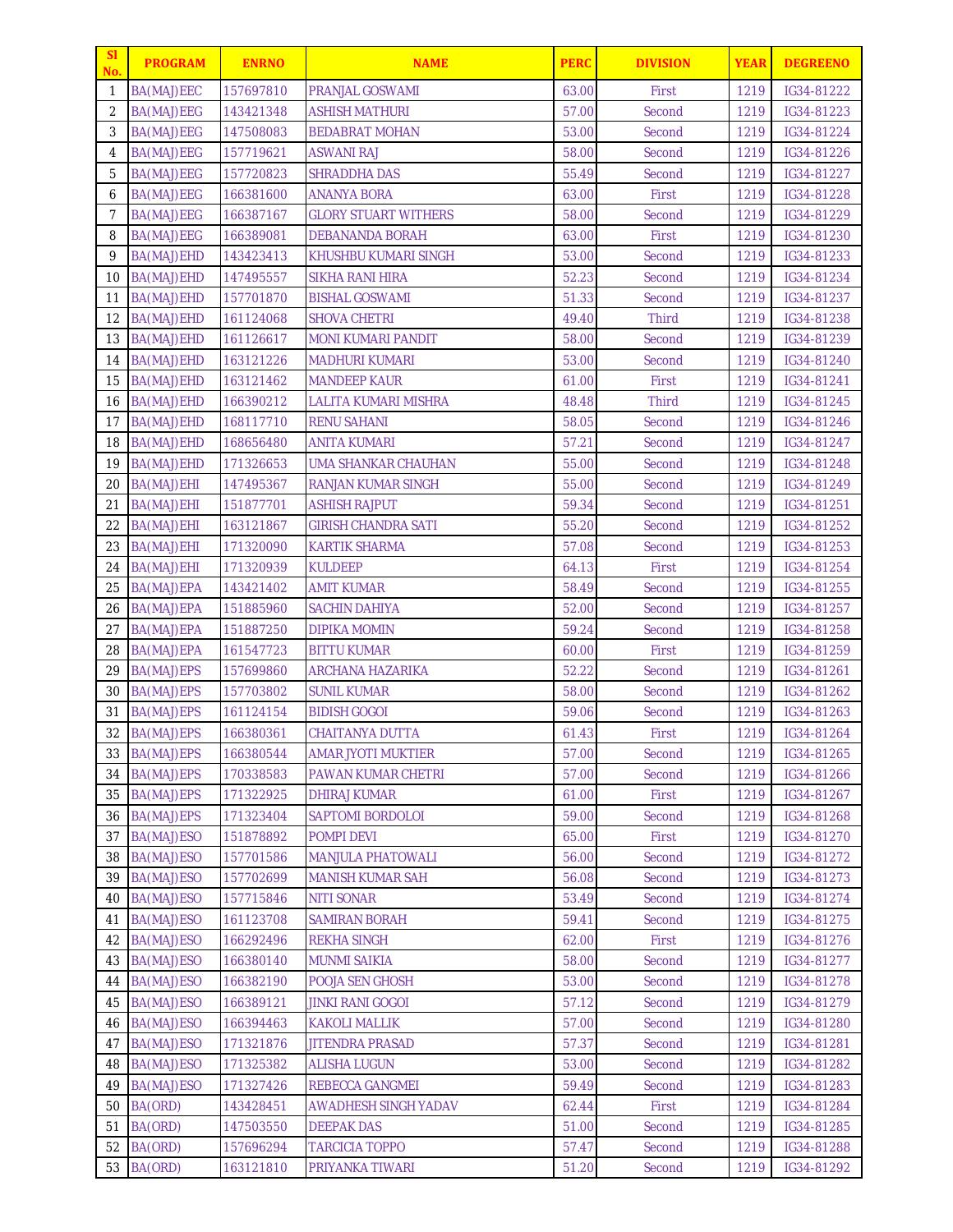| 54<br>BA(ORD)      | 166376132 | <b>HEMENDRA KRISHNA</b>    | 61.33 | First        | 1219 | IG34-81294 |
|--------------------|-----------|----------------------------|-------|--------------|------|------------|
| 55<br>BA(ORD)      | 166376813 | ROZI KHATUN                | 57.33 | Second       | 1219 | IG34-81295 |
| BA(ORD)<br>56      | 166381180 | JYOTI REKHA BORAH          | 63.00 | First        | 1219 | IG34-81296 |
| 57<br>BA(ORD)      | 166386656 | PURAN PRASAD UPADHYAY      | 53.00 | Second       | 1219 | IG34-81297 |
| 58<br>BA(ORD)      | 166392216 | SUPRITI SAIKIA             | 56.12 | Second       | 1219 | IG34-81298 |
| 59<br>BA(ORD)      | 166393329 | <b>METU SAIKIA</b>         | 56.00 | Second       | 1219 | IG34-81299 |
| BA(ORD)<br>60      | 166398249 | <b>NANDITA MUKHERJEE</b>   | 58.07 | Second       | 1219 | IG34-81300 |
| BA(ORD)<br>61      | 170338970 | <b>AMAR JYOTI GOGOI</b>    | 58.00 | Second       | 1219 | IG34-81303 |
| BA(ORD)<br>62      | 171322022 | SHITALA KROPI              | 49.00 | <b>Third</b> | 1219 | IG34-81306 |
| 63<br>BA(ORD)      | 171326090 | <b>ABHISHEK DAS</b>        | 56.00 | Second       | 1219 | IG34-81307 |
| BA(ORD)<br>64      | 188618823 | ANKUR PAYENG               | 58.00 | Second       | 1219 | IG34-81308 |
| <b>BCOM</b><br>65  | 143424605 | KUNTI KUMARI SHARMA        | 52.00 | Second       | 1219 | IG34-81310 |
| <b>BCOM</b><br>66  | 147498237 | VERONICA SANYAL            | 60.00 | First        | 1219 | IG34-81311 |
| <b>BCOM</b><br>67  | 147507526 | SUDHIR                     | 55.21 | Second       | 1219 | IG34-81312 |
| <b>BCOM</b><br>68  | 151881987 | <b>NANDU KUMAR PRASAD</b>  | 58.00 | Second       | 1219 | IG34-81313 |
| 69<br><b>BLIS</b>  | 166382000 | <b>BHABANI KONCH</b>       | 56.00 | Second       | 1219 | IG34-81316 |
| <b>BLIS</b><br>70  | 166384036 | ANUJ MURAH                 | 54.00 | Second       | 1219 | IG34-81317 |
| <b>BLIS</b><br>71  | 177292170 | <b>GARGEE CHETIA</b>       | 54.44 | Second       | 1219 | IG34-81318 |
| <b>BLIS</b><br>72  | 179715883 | B SURYANARAYANA MOGANTI    | 62.11 | First        | 1219 | IG34-81319 |
| 73<br><b>BLIS</b>  | 179718230 | PRIYATOJA KALITA           | 58.11 | Second       | 1219 | IG34-81320 |
| <b>BLIS</b><br>74  | 181386268 | <b>REKHAMONI DAS</b>       | 60.00 | First        | 1219 | IG34-81321 |
| 75<br><b>BLIS</b>  | 188449991 | DIPIKA DEKA                | 54.22 | Second       | 1219 | IG34-81323 |
| 76<br><b>BLIS</b>  | 188450022 | RITU THAKURIA              | 51.00 | Second       | 1219 | IG34-81324 |
| 77<br><b>BLIS</b>  | 188450047 | JYOTSNA MAHANTA            | 57.44 | Second       | 1219 | IG34-81325 |
| 78<br><b>BLIS</b>  | 188450093 | <b>NIRMALI BORA</b>        | 58.00 | Second       | 1219 | IG34-81326 |
| <b>BLIS</b><br>79  | 188450101 | <b>SIBANI CHETIA</b>       | 62.00 | First        | 1219 | IG34-81327 |
| 80<br><b>BLIS</b>  | 188450158 | <b>BORNALI SAIKIA</b>      | 58.00 | Second       | 1219 | IG34-81328 |
| <b>BLIS</b><br>81  | 188450172 | <b>BANASHREE DUTTA</b>     | 61.00 | First        | 1219 | IG34-81329 |
| 82<br><b>BLIS</b>  | 188450244 | <b>ALINA DAS</b>           | 54.00 | Second       | 1219 | IG34-81330 |
| <b>BLIS</b><br>83  | 188450276 | AKASH BORUAH               | 60.00 | First        | 1219 | IG34-81331 |
| <b>BLIS</b><br>84  | 188450362 | <b>ASFIQUR RAHMAN</b>      | 60.00 | First        | 1219 | IG34-81333 |
| <b>BLIS</b><br>85  | 188451554 | PALLAB SAIKIA              | 63.33 | First        | 1219 | IG34-81335 |
| 86<br><b>BLIS</b>  | 188451579 | TAMANNA RABBANI            | 58.00 | Second       | 1219 | IG34-81336 |
| 87 BLIS            | 188452832 | <b>KARABI PEGU</b>         | 62.00 | First        | 1219 | IG34-81337 |
| 88<br><b>BLIS</b>  | 188452936 | BHINITA CHOUDHARY          | 50.44 | Second       | 1219 | IG34-81338 |
| 89<br><b>BLIS</b>  | 188453289 | <b>DEEPSIKHA KALITA</b>    | 61.00 | First        | 1219 | IG34-81339 |
| 90<br><b>BLIS</b>  | 188617839 | <b>VELENTINA PEGU</b>      | 59.00 | Second       | 1219 | IG34-81340 |
| 91<br>BSC(MAJ)CHE  | 147505823 | MINTU MONI DEKA            | 64.29 | First        | 1219 | IG34-81341 |
| BSC(MAJ)ZOL<br>92  | 147502652 | <b>SUMIT NANDA</b>         | 64.00 | First        | 1219 | IG34-81344 |
| 93<br>BSC(MAJ)ZOL  | 147503679 | <b>BOISHNOBI SAIKIA</b>    | 54.00 | Second       | 1219 | IG34-81345 |
| BSC(MAJ)ZOL<br>94  | 147507519 | <b>UDAY BHASKAR SAIKIA</b> | 61.00 | First        | 1219 | IG34-81346 |
| BSC(MAJ)ZOL<br>95  | 166377600 | PRIYADARSHINI GOGOI        | 63.00 | First        | 1219 | IG34-81347 |
| BSC(ORD)<br>96     | 166399147 | <b>UTPAL HAZARIKA</b>      | 66.00 | First        | 1219 | IG34-81348 |
| <b>BSCAS</b><br>97 | W11575482 | VISHWAJIT KUMAR            | 57.00 | Second       | 1219 | IG34-81349 |
| <b>BSCAS</b><br>98 | W11605121 | SATISH KUMAR PANDEY        | 66.00 | First        | 1219 | IG34-81350 |
| <b>BSCAS</b><br>99 | W11611001 | DIBRA GOGOI                | 65.00 | First        | 1219 | IG34-81351 |
| 100 DIM            | 171328403 | <b>KANKANA SAIKIA</b>      | 74.21 | First        | 1219 | IG34-81366 |
| 101 DIM            | 178327661 | <b>SUSMITA BORUAH</b>      | 60.00 | First        | 1219 | IG34-81367 |
| 102 MAEDU          | 157714432 | ANAMIKA SINGHA             | 62.00 | First        | 1219 | IG34-81368 |
| 103 MAEDU          | 171329018 | <b>DHARANI SARMAH</b>      | 60.00 | First        | 1219 | IG34-81369 |
| <b>104 MAH</b>     | 151876050 | <b>SUJATA DEKA</b>         | 61.25 | First        | 1219 | IG34-81371 |
| <b>105 MAH</b>     | 157699157 | SARASWATI MAHATO           | 59.38 | Second       | 1219 | IG34-81372 |
| <b>106 MAH</b>     | 157701579 | <b>SEEMA PHATOWALI</b>     | 55.00 | Second       | 1219 | IG34-81373 |
| <b>107 MAH</b>     | 157723400 | PRIYAKSHI BORAH            | 64.38 | First        | 1219 | IG34-81375 |
|                    |           |                            |       |              |      |            |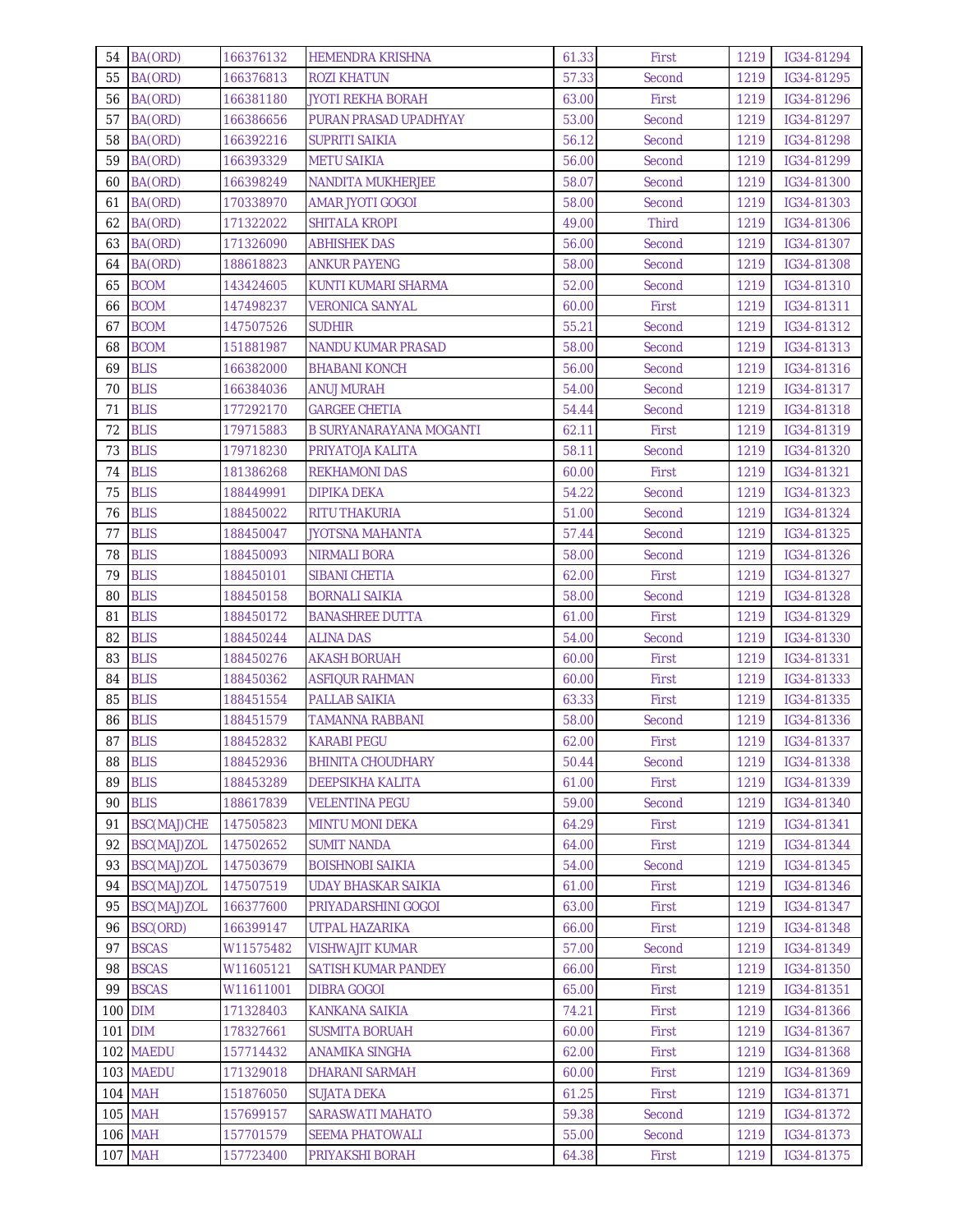| <b>108 MAH</b>  | 161121553 | <b>SUNIL KUMAR</b>             | 61.25 | First                         | 1219 | IG34-81376 |
|-----------------|-----------|--------------------------------|-------|-------------------------------|------|------------|
| <b>109 MAH</b>  | 166378286 | VIKRANT                        | 58.25 | Second                        | 1219 | IG34-81377 |
| <b>110 MAH</b>  | 166387672 | <b>GHANASHYAM CHETRY</b>       | 52.38 | Second                        | 1219 | IG34-81378 |
| <b>111 MAH</b>  | 166388452 | LAKSHYA PRATIM HANDIQUE BORUAH | 53.25 | Second                        | 1219 | IG34-81379 |
| <b>112 MAH</b>  | 166400377 | <b>MRIDUL GOGOI</b>            | 58.38 | Second                        | 1219 | IG34-81381 |
| <b>113 MAH</b>  | 176408772 | <b>SIB KUMAR PRADHAN</b>       | 63.00 | First                         | 1219 | IG34-81382 |
| <b>114 MAH</b>  | 177179222 | <b>SANDIP KUMAR</b>            | 67.00 | First                         | 1219 | IG34-81383 |
| <b>115 MAH</b>  | 177291827 | <b>MANGAT RAM</b>              | 65.00 | First                         | 1219 | IG34-81384 |
| <b>116 MAH</b>  | 177419058 | <b>MANISHA NEWAR</b>           | 57.00 | Second                        | 1219 | IG34-81385 |
| <b>117 MAH</b>  | 177935984 | ARCHANA KUMARY                 | 70.00 | First                         | 1219 | IG34-81386 |
| 118 MAPY        | 166394986 | <b>RINKY DEB</b>               | 55.00 | Second                        | 1219 | IG34-81389 |
| <b>119 MAPY</b> | 177178625 | <b>MODHU PAIT</b>              | 56.21 | Second                        | 1219 | IG34-81390 |
| 120 MARD        | 137399774 | ARUNDHATI SARMAH               | 59.08 | Second                        | 1219 | IG34-81392 |
| 121 MARD        | 161122752 | PRANAB JYOTI MEDHI             | 86.93 | <b>First with Distinction</b> | 1219 | IG34-81394 |
| 122 MARD        | 161123263 | JAYANTA SAIKIA                 | 63.72 | First                         | 1219 | IG34-81395 |
| 123 MARD        | 166391404 | RAJASHREE BHUYAN               | 56.85 | Second                        | 1219 | IG34-81396 |
| 124 MARD        | 170135942 | RIMPY CHOWROK                  | 66.19 | First                         | 1219 | IG34-81397 |
| 125 MBADHRM     | 122128198 | <b>MANISH SINGH</b>            | 64.00 | First                         | 1219 | IG34-81399 |
| 126 MBADHRM     | 171320219 | SWAPNA BORAH                   | 60.10 | First                         | 1219 | IG34-81400 |
| 127 MCA         | 137391620 | <b>SANTOSH BARUAH</b>          | 59.00 | Second                        | 1219 | IG34-81401 |
| 128 MCOM        | 143423105 | RANJAN KR NATH                 | 59.42 | Second                        | 1219 | IG34-81402 |
| 129 MCOM        | 151876534 | SONIYAMMA SCARIA               | 63.00 | First                         | 1219 | IG34-81403 |
| 130 MCOM        | 151878878 | SHEHNAZ SULTANA                | 62.08 | First                         | 1219 | IG34-81404 |
| 131 MCOM        | 157702563 | <b>NAMRATA SAHOO</b>           | 57.08 | Second                        | 1219 | IG34-81405 |
| 132 MCOM        | 157712059 | <b>GOUREE PROBHA RABHA</b>     | 53.17 | Second                        | 1219 | IG34-81406 |
| 133 MCOM        | 157716436 | <b>HOMANKA RAJ SARMAH</b>      | 57.42 | Second                        | 1219 | IG34-81407 |
| 134 MCOM        | 161125385 | AJAY UPADHYAY                  | 61.25 | First                         | 1219 | IG34-81409 |
| 135 MCOM        | 166383160 | <b>NUPUR GHOSH</b>             | 56.42 | Second                        | 1219 | IG34-81410 |
| 136 MCOM        | 166384193 | <b>PREETY SARDA</b>            | 54.00 | Second                        | 1219 | IG34-81411 |
| 137 MCOM        | 166390781 | SIMA BORAH                     | 60.00 | First                         | 1219 | IG34-81412 |
| 138 MCOM        | 166397935 | KAUSHIKI SHARMA TAMULY         | 60.25 | First                         | 1219 | IG34-81413 |
| 139 MCOM        | 168118135 | RATHEESH G R                   | 62.08 | First                         | 1219 | IG34-81414 |
| 140 MCOM        | 176405602 | <b>JOY KUMAR SHIL</b>          | 57.00 | Second                        | 1219 | IG34-81415 |
| 141 MCOM        | 177179064 | <b>TANUSHREE UPADHYAYA</b>     | 58.00 | Second                        | 1219 | IG34-81416 |
| 142 MCOM        | 177179279 | LINKON SAIKIA                  | 60.00 | First                         | 1219 | IG34-81417 |
| 143 MCOM        | 177292685 | MITALI DAS                     | 61.00 | First                         | 1219 | IG34-81419 |
| 144 MCOM        | 177292692 | <b>PRIYASHREE GOGOI</b>        | 59.00 | Second                        | 1219 | IG34-81420 |
| 145 MCOM        | 177293354 | <b>JUMSUM BORAH</b>            | 63.00 | First                         | 1219 | IG34-81421 |
| 146 MCOM        | 177293465 | PRANJAL SARMA                  | 59.00 | Second                        | 1219 | IG34-81422 |
| 147 MCOM        | 177293472 | CHANDAN JYOTI SAIKIA           | 57.00 | Second                        | 1219 | IG34-81423 |
| 148 MCOM        | 177294592 | SUNNY RAUT                     | 60.00 | First                         | 1219 | IG34-81424 |
| 149 MCOM        | 177416772 | <b>FANKU GOGOI</b>             | 57.00 | Second                        | 1219 | IG34-81426 |
| 150 MCOM        | 177416844 | NABANITA DUTTA                 | 59.00 | Second                        | 1219 | IG34-81427 |
| 151 MCOM        | 177417480 | <b>SATYAJIT MALLICK</b>        | 54.00 | Second                        | 1219 | IG34-81428 |
| 152 MCOM        | 177417774 | SANGITA BARUAH                 | 61.25 | First                         | 1219 | IG34-81429 |
| 153 MCOM        | 181383549 | SILPI SARKAR                   | 54.00 | Second                        | 1219 | IG34-81430 |
| 154 MCOM        | 181386211 | <b>GUDDU KUMARI</b>            | 56.00 | Second                        | 1219 | IG34-81431 |
| 155 MCOM        | 181389779 | <b>FAKHRUL ISLAM LASKAR</b>    | 57.00 | Second                        | 1219 | IG34-81432 |
| <b>156 MEC</b>  | 166384580 | DIKSHITA DUTTA                 | 64.45 | First                         | 1219 | IG34-81434 |
| <b>157 MEC</b>  | 176403766 | PRIYAKSHI NEOG                 | 61.00 | First                         | 1219 | IG34-81435 |
| <b>158 MEG</b>  | 151878061 | <b>VIVEK PANDEY</b>            | 52.25 | Second                        | 1219 | IG34-81437 |
| <b>159 MEG</b>  | 151885827 | <b>TANUJ DOLEY</b>             | 61.00 | First                         | 1219 | IG34-81438 |
| <b>160 MEG</b>  | 157698417 | VISHAL KATOCH                  | 54.25 | Second                        | 1219 | IG34-81440 |
| <b>161 MEG</b>  | 157700839 | SANJAY KUMAR                   | 61.13 | First                         | 1219 | IG34-81441 |
|                 |           |                                |       |                               |      |            |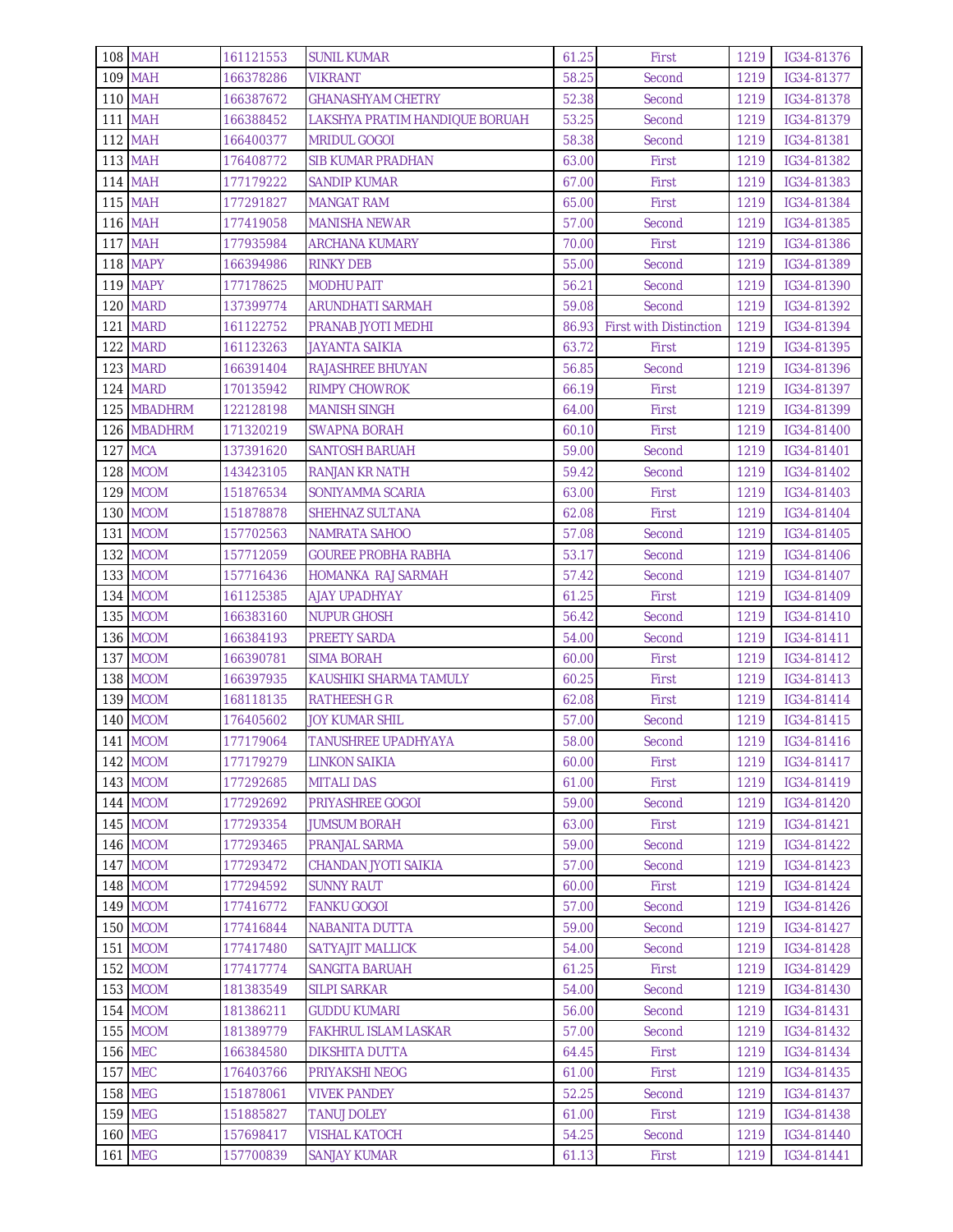| <b>162 MEG</b>                   | 157717556              | ANINDITA HAZARIKA                            | 57.00          | Second          | 1219         | IG34-81443               |
|----------------------------------|------------------------|----------------------------------------------|----------------|-----------------|--------------|--------------------------|
| <b>163 MEG</b>                   | 157719922              | PRITISHIKHA BORAH                            | 60.00          | First           | 1219         | IG34-81444               |
| <b>164 MEG</b>                   | 157720593              | PRIYANKA JAISWAL                             | 54.25          | Second          | 1219         | IG34-81445               |
| <b>165 MEG</b>                   | 157723162              | <b>BAISHALI DAS BHOWAL</b>                   | 61.25          | First           | 1219         | IG34-81446               |
| <b>166 MEG</b>                   | 161118698              | RUPAMONI RAJKHOWA                            | 59.00          | Second          | 1219         | IG34-81447               |
| <b>167 MEG</b>                   | 166382673              | <b>BANASHREE KAKOTI</b>                      | 65.00          | First           | 1219         | IG34-81449               |
| <b>168 MEG</b>                   | 166383446              | <b>SUJATA AHMED</b>                          | 60.00          | First           | 1219         | IG34-81450               |
| <b>169 MEG</b>                   | 166387848              | BHASKARJYOTI SAIKIA                          | 60.00          | First           | 1219         | IG34-81451               |
| <b>170 MEG</b>                   | 166394259              | <b>VIRMA MASLAI</b>                          | 58.13          | Second          | 1219         | IG34-81456               |
| <b>171 MEG</b>                   | 166400320              | <b>PAPORI KALITA</b>                         | 66.13          | First           | 1219         | IG34-81457               |
| <b>172 MEG</b>                   | 166400424              | <b>BIRESH KUMAR PRASAD</b>                   | 56.38          | Second          | 1219         | IG34-81458               |
| <b>173 MEG</b>                   | 171322695              | <b>MANPREET KAUR</b>                         | 64.00          | First           | 1219         | IG34-81459               |
| <b>174 MEG</b>                   | 171326764              | SHASHIKANT SHUKLA                            | 55.38          | Second          | 1219         | IG34-81460               |
| <b>175 MEG</b>                   | 176402345              | NITUSMITA SAIKIA                             | 59.00          | Second          | 1219         | IG34-81461               |
| <b>176 MEG</b>                   | 176408228              | ARCHANA SINGH GAUR                           | 57.00          | Second          | 1219         | IG34-81462               |
| <b>177 MEG</b>                   | 177177798              | <b>MENOKA DEVI</b>                           | 57.00          | Second          | 1219         | IG34-81464               |
| <b>178 MEG</b>                   | 177178141              | POOJA BHUYAN                                 | 57.00          | Second          | 1219         | IG34-81466               |
| <b>179 MEG</b>                   | 177414937              | <b>BRIGID LALHMANGAIHKIMI</b>                | 66.38          | First           | 1219         | IG34-81467               |
| <b>180 MEG</b>                   | 177415090              | NANDITA TALUKDAR                             | 64.00          | First           | 1219         | IG34-81468               |
| <b>181 MEG</b>                   | 177415115              | <b>ASMA BEGUM</b>                            | 57.13          | Second          | 1219         | IG34-81469               |
| <b>182 MEG</b>                   | 177415351              | <b>TH NEELAM KUMARI</b>                      | 60.13          | First           | 1219         | IG34-81470               |
| <b>183 MEG</b>                   | 177415369              | <b>ILIMONI SAIKIA</b>                        | 56.13          | Second          | 1219         | IG34-81471               |
| <b>184 MEG</b>                   | 177415416              | ANAMIKA BORAH                                | 54.00          | Second          | 1219         | IG34-81472               |
| <b>185 MEG</b>                   | 178327006              | AKASHJYOTI SAIKIA                            | 52.13          | Second          | 1219         | IG34-81474               |
| <b>186 MEG</b>                   | 181383635              | <b>ASAD UDDIN</b>                            | 64.13          | First           | 1219         | IG34-81476               |
| <b>187 MHD</b>                   | 151877661              | <b>BULU KUMARI</b>                           | 51.00          | Second          | 1219         | IG34-81477               |
| <b>188 MHD</b>                   | 157697794              | TRISHNA GOGOI                                | 49.27          | Pass            | 1219         | IG34-81478               |
| <b>189 MHD</b>                   | 157702137              | PRIMA KUMARI RAJAK                           | 53.09          | Second          | 1219         | IG34-81479               |
| <b>190 MHD</b>                   | 157702327              | <b>JADAB BHATTACHARYA</b>                    | 54.18          | Second          | 1219         | IG34-81480               |
| <b>191 MHD</b>                   | 157702491              | SAILENDRA SENAPATI                           | 58.00          | Second          | 1219         | IG34-81481               |
| 192 MHD                          | 159726321              | NEHA KUMARI                                  | 59.45          | Second          | 1219         | IG34-81482               |
| <b>193 MHD</b>                   | 161120157              | <b>ARCHANA GUPTA</b>                         | 60.00          | First           | 1219         | IG34-81483               |
| <b>194 MHD</b>                   | 161120630              | LALMATI CHAUHAN                              | 55.00          | Second          | 1219         | IG34-81484               |
| <b>195 MHD</b>                   | 161120670              | <b>RUMA MONI PATAR</b>                       | 60.00          | First           | 1219         | IG34-81485               |
| <b>196 MHD</b>                   | 161124226              | <b>HUSSAIN MD AHIYA</b>                      | 58.09          | Second          | 1219         | IG34-81486               |
| <b>197 MHD</b>                   | 161124566              | <b>MANOJ KUMAR JHA</b>                       | 62.00          | First           | 1219         | IG34-81487               |
| <b>198 MHD</b>                   | 166378089              | <b>RUBY SINGH</b>                            | 61.00          | First           | 1219         | IG34-81488               |
| <b>199 MHD</b>                   | 166378412              | SHILA KUMARI SHARMA                          | 62.18          | First           | 1219         | IG34-81489               |
| <b>200 MHD</b>                   | 166381388              | <b>RINA DEVI</b>                             | 54.36          | Second          | 1219         | IG34-81490               |
| <b>201 MHD</b>                   | 166384383              | <b>NILAKHI DAS</b>                           | 55.00          | Second          | 1219         | IG34-81491               |
| <b>202 MHD</b>                   | 166387325              | <b>FARAH NAZ</b>                             | 57.00          | Second          | 1219         | IG34-81492               |
| <b>203 MHD</b>                   | 166394116              | PINKI DAS                                    | 57.45          | Second          | 1219         | IG34-81493               |
| 204 MHD                          | 166396815              | <b>BASANT CHAUHAN</b>                        | 53.18          | Second          | 1219         | IG34-81494               |
| 205 MHD                          | 166398912              | <b>BINA BISWAKARMA</b>                       | 55.36          | Second          | 1219         | IG34-81495               |
| <b>206 MHD</b>                   | 166398951              | <b>HIMA RAI</b>                              | 54.18          | Second          | 1219         | IG34-81496               |
| <b>207 MHD</b><br><b>208 MHD</b> | 168117742              | <b>ANAND KUMAR</b>                           | 61.09          | First           | 1219         | IG34-81497               |
| <b>209 MHD</b>                   | 171320828<br>171325003 | <b>HALCHAL SINGH</b><br><b>SATTAMMA</b>      | 71.18          | First           | 1219         | IG34-81498<br>IG34-81499 |
| <b>210 MHD</b>                   |                        |                                              | 69.18          | First           | 1219         |                          |
| <b>211 MHD</b>                   | 171326535<br>171328919 | DAISY KONWAR BARUAH<br><b>MITHUN CHAUHAN</b> | 61.00<br>56.36 | First<br>Second | 1219<br>1219 | IG34-81501<br>IG34-81502 |
| <b>212 MHD</b>                   | 171328958              | <b>RINA KUMARI</b>                           | 57.00          | Second          | 1219         | IG34-81503               |
| 213 MHD                          | 176409466              | TAMANNA BERIA                                | 65.45          | First           | 1219         | IG34-81504               |
| 214 MHD                          | 177176796              | <b>NIVA NATH</b>                             | 53.00          | Second          | 1219         | IG34-81505               |
| <b>215 MHD</b>                   | 177178980              | <b>MANASHI GOGOI</b>                         | 56.00          | Second          | 1219         | IG34-81506               |
|                                  |                        |                                              |                |                 |              |                          |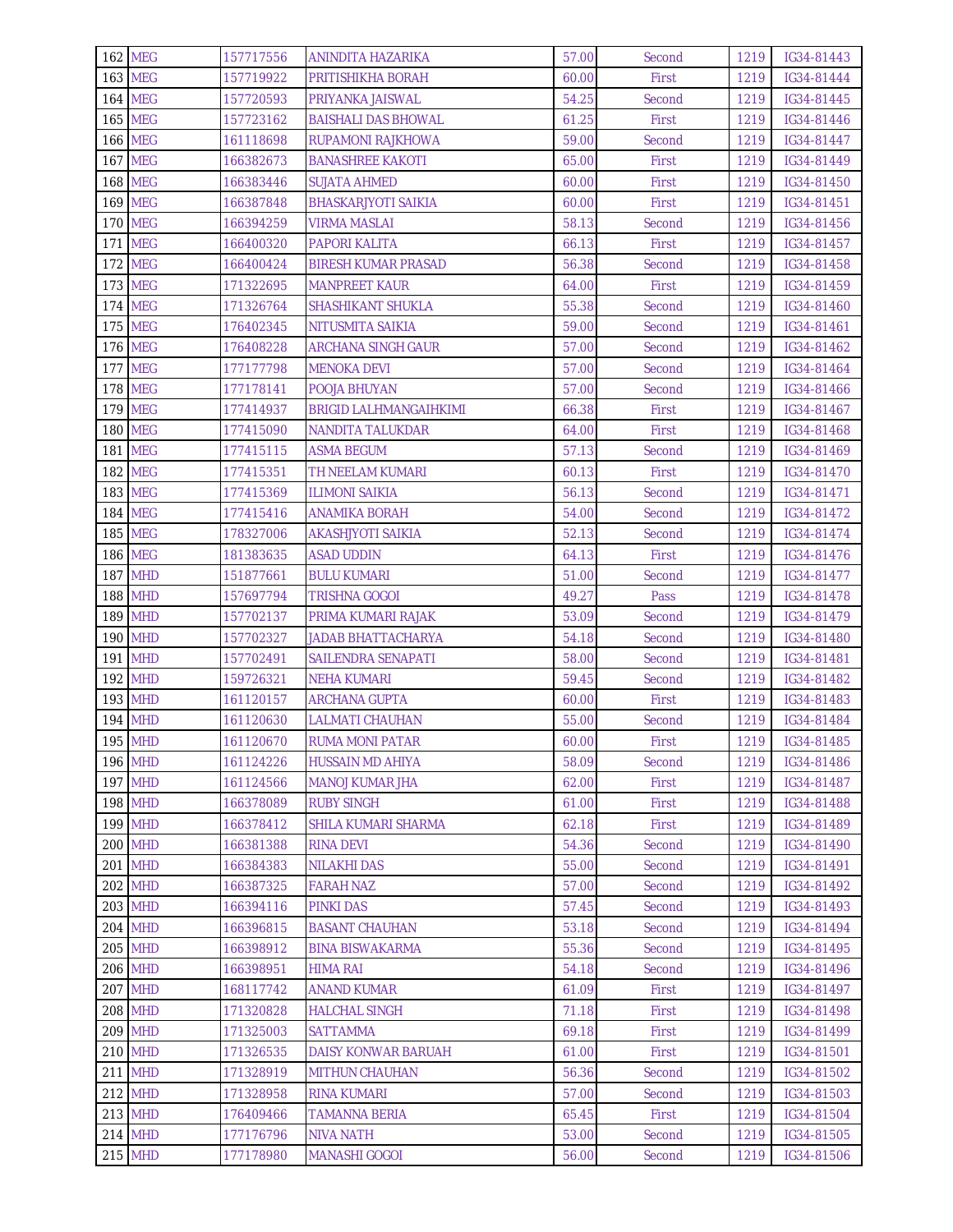| <b>216 MHD</b> | 177179831 | <b>JUHI GUPTA</b>           | 61.00 | First  | 1219 | IG34-81507 |
|----------------|-----------|-----------------------------|-------|--------|------|------------|
| <b>217 MHD</b> | 177180044 | <b>ABHISHEK CHOUHAN</b>     | 56.36 | Second | 1219 | IG34-81508 |
| <b>218 MHD</b> | 177180424 | <b>JURI BORPATRA GOHAIN</b> | 53.00 | Second | 1219 | IG34-81509 |
| <b>219 MHD</b> | 177180495 | KARISHMA SULTANA            | 62.00 | First  | 1219 | IG34-81510 |
| <b>220 MHD</b> | 177180621 | DIKSHA RANI                 | 51.00 | Second | 1219 | IG34-81511 |
| <b>221 MHD</b> | 177290832 | <b>SALMA BEGUM</b>          | 63.00 | First  | 1219 | IG34-81512 |
| <b>222 MHD</b> | 177290857 | <b>BANDITA BORTHAKUR</b>    | 52.00 | Second | 1219 | IG34-81513 |
| <b>223 MHD</b> | 177290904 | RAHUL CHAUHAN               | 60.00 | First  | 1219 | IG34-81514 |
| <b>224 MHD</b> | 177290968 | SANGITA DASGUPTA            | 58.00 | Second | 1219 | IG34-81515 |
| <b>225 MHD</b> | 177291139 | SANGEETA KUMARI CHAUHAN     | 58.00 | Second | 1219 | IG34-81516 |
| <b>226 MHD</b> | 177291311 | <b>NEHA LAXMI SAHU</b>      | 68.45 | First  | 1219 | IG34-81517 |
| <b>227 MHD</b> | 177294009 | DIPANKAR BORA               | 52.36 | Second | 1219 | IG34-81518 |
| <b>228 MHD</b> | 177294134 | <b>MADHAV SAIKIA</b>        | 52.18 | Second | 1219 | IG34-81519 |
| <b>229 MHD</b> | 177415788 | PAWAN KUMAR CHAUHAN         | 62.36 | First  | 1219 | IG34-81520 |
| <b>230 MHD</b> | 177415850 | <b>MANUROMA BORDOLOI</b>    | 56.45 | Second | 1219 | IG34-81521 |
| 231 MHD        | 177937189 | DHIRENDRA CHAUHAN           | 60.00 | First  | 1219 | IG34-81522 |
| <b>232 MHD</b> | 177938134 | <b>SONU KUMARI BALMIKI</b>  | 60.45 | First  | 1219 | IG34-81523 |
| 233 MHD        | 177938395 | <b>SATABDI RAKSHIT</b>      | 56.27 | Second | 1219 | IG34-81524 |
| 234 MHD        | 179716506 | DHANANJAY CHAUHAN           | 59.00 | Second | 1219 | IG34-81525 |
| <b>235 MHD</b> | 179716781 | <b>PAMPI CHOWDHURY</b>      | 60.00 | First  | 1219 | IG34-81526 |
| <b>236 MHD</b> | 179717966 | <b>SARITA CHAUHAN</b>       | 58.00 | Second | 1219 | IG34-81527 |
| <b>237 MHD</b> | 179746760 | ANAMIKA DEKA                | 62.00 | First  | 1219 | IG34-81528 |
| 238 MHD        | 181384493 | TARUN BORAH                 | 61.00 | First  | 1219 | IG34-81531 |
| <b>239 MHD</b> | 181389485 | <b>RAJU RANJAN SAH</b>      | 56.36 | Second | 1219 | IG34-81534 |
| <b>240 MHD</b> | 183832703 | PINKY KUMARI SAH            | 59.00 | Second | 1219 | IG34-81535 |
| <b>241 MLS</b> | 157701737 | RANITA SAIKIA               | 56.44 | Second | 1219 | IG34-81536 |
| <b>242 MLS</b> | 157701744 | SHYAMOLI BORPATRA GOHAIN    | 56.00 | Second | 1219 | IG34-81537 |
| 243 MLS        | 181388530 | <b>NEHA KULI</b>            | 53.00 | Second | 1219 | IG34-81538 |
| <b>244 MLS</b> | 181389708 | PRABINA SONOWAL             | 53.00 | Second | 1219 | IG34-81539 |
| <b>245 MLS</b> | 181389819 | <b>SUMI DUTTA</b>           | 53.00 | Second | 1219 | IG34-81540 |
| <b>246 MLS</b> | 181389826 | <b>RUMI BORGOHAIN</b>       | 52.00 | Second | 1219 | IG34-81541 |
| <b>247 MLS</b> | 188454470 | JUNMONI RAIDONGIA           | 63.22 | First  | 1219 | IG34-81542 |
| 248 MPA        | 157698574 | <b>VINOD KUMAR</b>          | 64.25 | First  | 1219 | IG34-81543 |
| 249 MPA        | 161119263 | <b>RANJEET KUMAR</b>        | 63.13 | First  | 1219 | IG34-81545 |
| 250 MPA        | 163121075 | DHEERAJ KUMAR               | 59.00 | Second | 1219 | IG34-81546 |
| 251 MPA        | 166397136 | THANGJAM RATANKUMAR SINGH   | 57.00 | Second | 1219 | IG34-81547 |
| 252 MPA        | 168118665 | <b>ANKIT KUMAR</b>          | 62.00 | First  | 1219 | IG34-81548 |
| 253 MPA        | 176402607 | <b>SAKTHIVEL K</b>          | 59.00 | Second | 1219 | IG34-81550 |
| 254 MPA        | 177418508 | <b>VIKASH KUMAR JHA</b>     | 63.00 | First  | 1219 | IG34-81551 |
| 255 MPS        | 151884746 | <b>PAYEL SARKAR</b>         | 56.00 | Second | 1219 | IG34-81552 |
| 256 MPS        | 161121102 | <b>BIBEKANANDA NATH</b>     | 59.25 | Second | 1219 | IG34-81555 |
| <b>257 MPS</b> | 166391855 | <b>GEETA NEWAR</b>          | 58.00 | Second | 1219 | IG34-81557 |
| <b>258 MPS</b> | 166392120 | <b>KALPANA BANIA</b>        | 60.00 | First  | 1219 | IG34-81558 |
| <b>259 MPS</b> | 166396704 | <b>ATAUR RAHMAN</b>         | 62.00 | First  | 1219 | IG34-81559 |
| <b>260 MPS</b> | 166396782 | <b>HRITIKA BHUYAN</b>       | 61.25 | First  | 1219 | IG34-81560 |
| <b>261 MPS</b> | 166398629 | <b>MINAKSHI PAUL</b>        | 59.00 | Second | 1219 | IG34-81561 |
| <b>262 MPS</b> | 168118396 | <b>HIMANSHU SINGH</b>       | 58.00 | Second | 1219 | IG34-81563 |
| 263 MPS        | 171320305 | BARSHA RANI SAIKIA          | 66.38 | First  | 1219 | IG34-81564 |
| <b>264 MPS</b> | 176403243 | <b>SABI RANI DAS</b>        | 60.00 | First  | 1219 | IG34-81565 |
| <b>265 MPS</b> | 176403275 | <b>PAMELI AICH</b>          | 62.25 | First  | 1219 | IG34-81566 |
| 266 MPS        | 176407795 | RAKESH KUMAR SEWDA          | 63.00 | First  | 1219 | IG34-81571 |
| <b>267 MPS</b> | 176407835 | <b>ANGSUMI BORTHAKUR</b>    | 67.25 | First  | 1219 | IG34-81572 |
| 268 MPS        | 177417591 | <b>OM SINGH RATHORE</b>     | 66.13 | First  | 1219 | IG34-81573 |
| 269 MPS        | 177418110 | <b>TIELSUOMSUON ENGTI</b>   | 60.38 | First  | 1219 | IG34-81574 |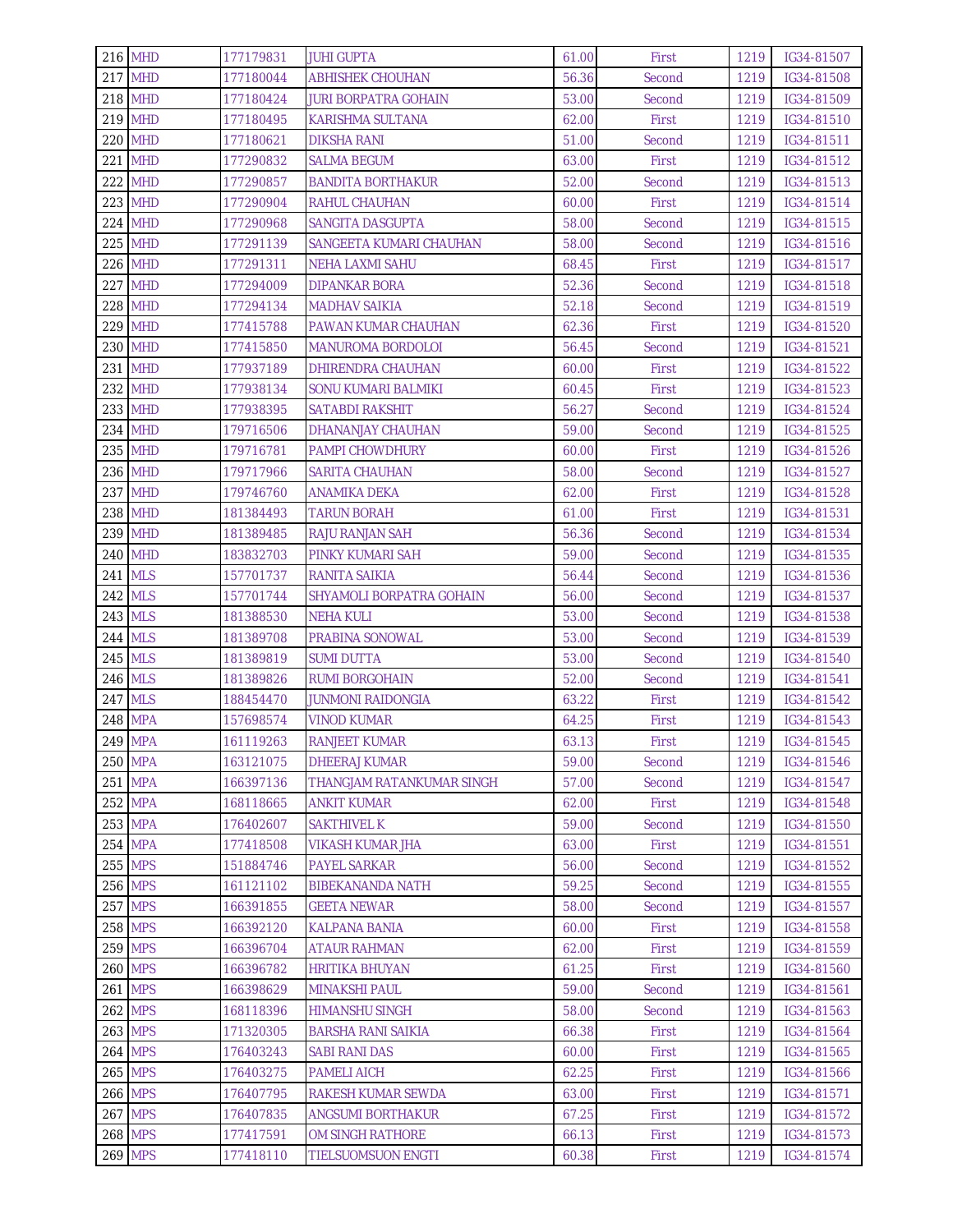| <b>270 MPS</b> |            | 177934366 | <b>BEDABAT BHUYAN</b>        | 62.00 | First  | 1219 | IG34-81575 |
|----------------|------------|-----------|------------------------------|-------|--------|------|------------|
| <b>271 MPS</b> |            | 177935382 | POOJA CHOUDHARY              | 60.00 | First  | 1219 | IG34-81577 |
| <b>272 MPS</b> |            | 177937860 | RABIYA BEGUM                 | 64.00 | First  | 1219 | IG34-81578 |
| <b>273 MPS</b> |            | 177937900 | EKRAMUL ISLAM                | 63.00 | First  | 1219 | IG34-81579 |
| <b>274 MPS</b> |            | 179715820 | <b>NARGIS HUSSAIN</b>        | 64.00 | First  | 1219 | IG34-81580 |
| 275 MSO        |            | 147501801 | NILAKSHI SAIKIA              | 59.13 | Second | 1219 | IG34-81586 |
| 276 MSO        |            | 151880660 | <b>BHAGYASRI BORA</b>        | 63.00 | First  | 1219 | IG34-81587 |
| 277 MSO        |            | 151887931 | <b>BALAKA SHOME</b>          | 60.00 | First  | 1219 | IG34-81588 |
| 278 MSO        |            | 161124502 | LIMASHREE BHATTACHARYYA      | 54.13 | Second | 1219 | IG34-81589 |
| 279 MSO        |            | 166378530 | <b>MANURANJAN DEBBARMA</b>   | 57.38 | Second | 1219 | IG34-81590 |
| 280 MSO        |            | 166385400 | RITHU PARNA CHAKRABORTY      | 58.25 | Second | 1219 | IG34-81591 |
| 281 MSO        |            | 166392610 | SHAHNAJ SULTANA              | 62.00 | First  | 1219 | IG34-81592 |
| 282 MSO        |            | 166398872 | <b>MOUSUMI BARUAH</b>        | 60.38 | First  | 1219 | IG34-81593 |
| 283 MSO        |            | 176403164 | JURANI BORKAKATI             | 67.38 | First  | 1219 | IG34-81595 |
| 284 MSO        |            | 176408188 | <b>JYOTIKA SARMAH</b>        | 62.00 | First  | 1219 | IG34-81596 |
| 285 MSO        |            | 176409821 | <b>BAISALI DAS</b>           | 66.13 | First  | 1219 | IG34-81597 |
| 286 MSO        |            | 177175841 | <b>CHANDANA GOGOI</b>        | 59.00 | Second | 1219 | IG34-81598 |
| 287 MSO        |            | 177178324 | <b>PRATIVA DAS</b>           | 61.25 | First  | 1219 | IG34-81599 |
| 288 MSO        |            | 177178363 | <b>SWAPNA PANDIT</b>         | 58.00 | Second | 1219 | IG34-81600 |
| 289 MSO        |            | 177178403 | <b>SUNITA BORO</b>           | 66.13 | First  | 1219 | IG34-81601 |
| 290 MSO        |            | 177178578 | <b>RUPJYOTI DAS</b>          | 52.00 | Second | 1219 | IG34-81602 |
| 291 MSO        |            | 177178704 | RIMPIKA BORUAH               | 56.00 | Second | 1219 | IG34-81603 |
| 292 MSO        |            | 177178782 | TANAYA SRUTIKAR              | 60.00 | First  | 1219 | IG34-81604 |
| 293 MSO        |            | 177179673 | <b>MOUSUMI DAS</b>           | 59.00 | Second | 1219 | IG34-81606 |
| 294 MSO        |            | 177290778 | RABINA SAIKIA                | 58.00 | Second | 1219 | IG34-81607 |
| 295 MSO        |            | 177294159 | ANAMIKA DEKA                 | 55.13 | Second | 1219 | IG34-81608 |
| 296 MSO        |            | 177294220 | <b>DIPIKA PAUL</b>           | 60.00 | First  | 1219 | IG34-81609 |
| 297 MSO        |            | 177294324 | <b>AMINA BEGUM</b>           | 58.00 | Second | 1219 | IG34-81610 |
| 298 MSO        |            | 177294388 | <b>NAYAN MANI DEVI</b>       | 60.13 | First  | 1219 | IG34-81611 |
| 299 MSO        |            | 177294410 | <b>NILAKSHI BORAH</b>        | 59.00 | Second | 1219 | IG34-81612 |
| 300 MSO        |            | 177414407 | <b>GITARTHA KAMAL SAIKIA</b> | 62.00 | First  | 1219 | IG34-81614 |
| 301 MSO        |            | 177414439 | ANKU MONI BORAH              | 64.00 | First  | 1219 | IG34-81615 |
| 302 MSO        |            | 177414485 | <b>DIBYAJYOTI PATHAK</b>     | 60.13 | First  | 1219 | IG34-81616 |
| 303 MSO        |            | 177414500 | <b>RANI OZAH</b>             | 66.00 | First  | 1219 | IG34-81617 |
|                | 304 MSO    | 177414571 | PARISMITA BARUAH             | 65.00 | First  | 1219 | IG34-81618 |
| 305 MSO        |            | 177414675 | <b>MADHURI KUMARI</b>        | 58.13 | Second | 1219 | IG34-81619 |
| 306 MSO        |            | 177935565 | AMRITA PRIYAM BORUAH         | 62.38 | First  | 1219 | IG34-81620 |
| 307 MSO        |            | 177937727 | <b>MUNMI BARUAH</b>          | 63.00 | First  | 1219 | IG34-81621 |
| 308 MSO        |            | 179716387 | <b>PUBALI KONWAR</b>         | 63.25 | First  | 1219 | IG34-81622 |
| 309 MSO        |            | 179716807 | REKHASMRITA DEVI             | 64.00 | First  | 1219 | IG34-81623 |
| 310 MSO        |            | 179746720 | <b>SHILPA DAS</b>            | 60.25 | First  | 1219 | IG34-81624 |
| 311 MSO        |            | 181382697 | PIUSHA SAIKIA                | 70.00 | First  | 1219 | IG34-81626 |
| 312 MSO        |            | 181386379 | <b>BENEDICTA BAGHWAR</b>     | 60.00 | First  | 1219 | IG34-81628 |
| 313 MSO        |            | 181386702 | TRISHNA SAIKIA               | 64.00 | First  | 1219 | IG34-81629 |
| 314 MSO        |            | 181388064 | <b>MOUSUMI BHARDWAJ</b>      | 59.00 | Second | 1219 | IG34-81631 |
|                | 315 MSO    | 181389786 | MINATI SARMAH BHARALI        | 68.00 | First  | 1219 | IG34-81634 |
| 316 MSO        |            | 181390164 | RASMI BORDOLOI               | 66.00 | First  | 1219 | IG34-81635 |
|                | 317 MSW    | 157713455 | PAOMINLAL KHONGSAI           | 59.31 | Second | 1219 | IG34-81636 |
|                | 318 MSW    | 161123754 | <b>RUBI SIKHA NEOG</b>       | 61.00 | First  | 1219 | IG34-81638 |
|                | 319 MSW    | 161126545 | <b>PRITY TIRKEY</b>          | 62.38 | First  | 1219 | IG34-81639 |
|                | 320 MSW    | 166384527 | RUKSHANA FARUQEE             | 60.15 | First  | 1219 | IG34-81641 |
|                | 321 PGDHE  | 166381585 | <b>RAJASHREE PHUKON</b>      | 61.00 | First  | 1219 | IG34-81644 |
|                | 322 PGDHRM | 171326266 | <b>SUBRATA BHARATA</b>       | 65.00 | First  | 1219 | IG34-81645 |
|                | 323 PGDIBO | 143426118 | <b>TAPAN BURHAGOHAIN</b>     | 63.17 | First  | 1219 | IG34-81646 |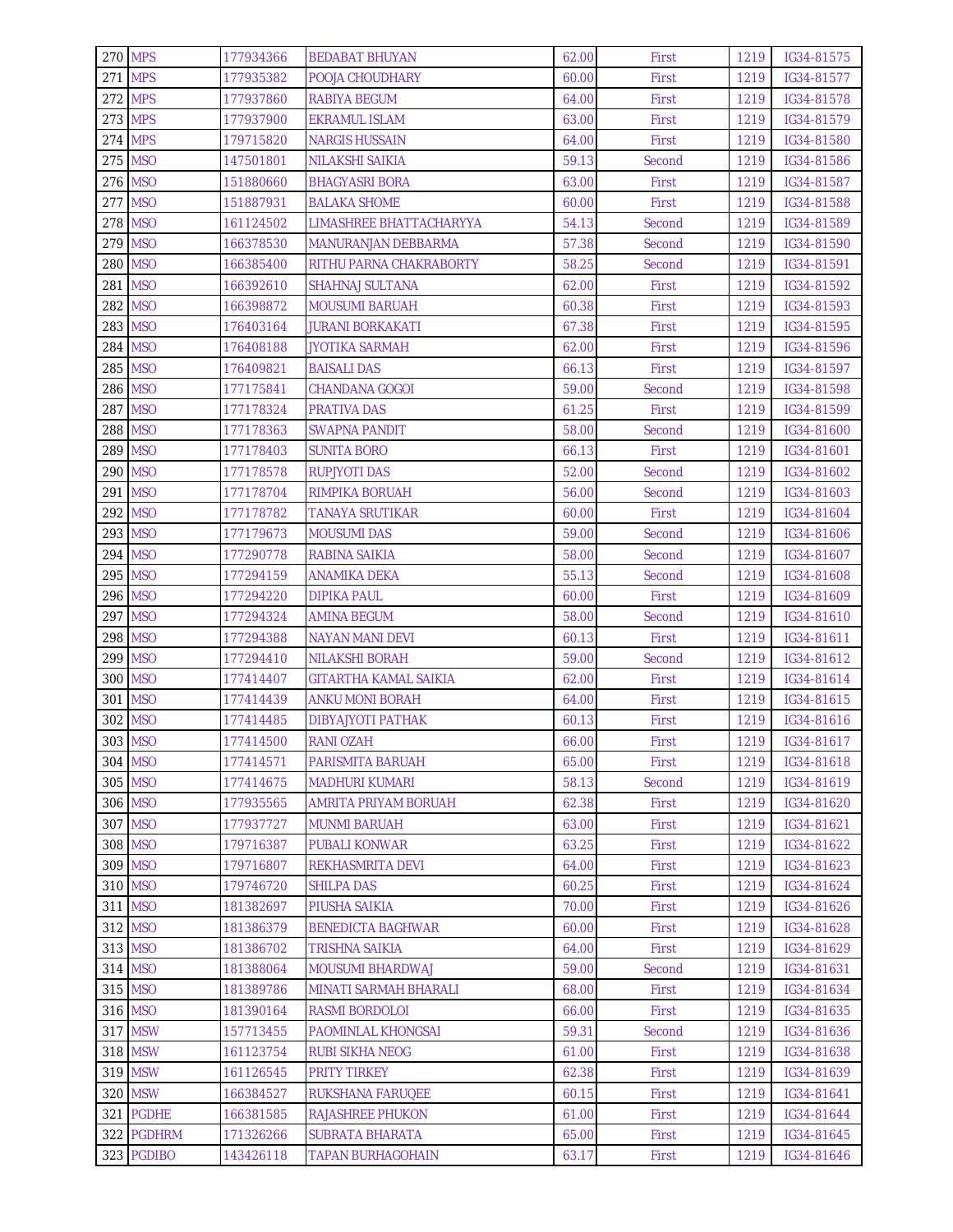| 324 PGDIBO        | 166383160 | <b>NUPUR GHOSH</b>            | 52.33 | Second | 1219 | IG34-81647  |
|-------------------|-----------|-------------------------------|-------|--------|------|-------------|
| 325 PGDIBO        | 166383500 | <b>SURAJIT BHOWMICK</b>       | 58.33 | Second | 1219 | IG34-81648  |
| 326 PGDIBO        | 166384193 | <b>PREETY SARDA</b>           | 54.50 | Second | 1219 | IG34-81649  |
| 327 PGDIBO        | 166388840 | AMAL MAHANTA                  | 52.67 | Second | 1219 | IG34-81650  |
| 328 PGDIBO        | 166397935 | KAUSHIKI SHARMA TAMULY        | 57.83 | Second | 1219 | IG34-81651  |
| 329 PGDIBO        | 168118135 | <b>RATHEESH G R</b>           | 59.50 | Second | 1219 | IG34-81652  |
| 330 PGDIBO        | 171329610 | <b>MADHUSMITA CHUTIA</b>      | 51.67 | Second | 1219 | IG34-81654  |
| 331 PGDIBO        | 176405602 | JOY KUMAR SHIL                | 55.17 | Second | 1219 | IG34-81655  |
| 332 PGDIBO        | 176408805 | USHA SAHU                     | 64.00 | First  | 1219 | IG34-81656  |
| 333 PGDIBO        | 177179279 | LINKON SAIKIA                 | 59.50 | Second | 1219 | IG34-81657  |
| 334 PGDIBO        | 177179570 | LOYETA HAZARIKA               | 49.00 | Pass   | 1219 | IG34-81658  |
| 335 PGDIBO        | 177292488 | <b>RIMU SARKAR</b>            | 59.17 | Second | 1219 | IG34-81659  |
| 336 PGDIBO        | 177292510 | KHUSBU KUMARI SINGH           | 61.33 | First  | 1219 | IG34-81660  |
| 337 PGDIBO        | 177292692 | <b>PRIYASHREE GOGOI</b>       | 56.50 | Second | 1219 | IG34-81661  |
| 338 PGDIBO        | 177292947 | RUCHIKA RATHI                 | 62.67 | First  | 1219 | IG34-81662  |
| 339 PGDIBO        | 177293007 | <b>MITALI BHUYAN</b>          | 53.50 | Second | 1219 | IG34-81663  |
| 340 PGDIBO        | 177293419 | <b>MOMI CHOWDHURY</b>         | 59.33 | Second | 1219 | IG34-81665  |
| 341 PGDIBO        | 177293465 | PRANJAL SARMA                 | 58.50 | Second | 1219 | IG34-81666  |
| 342 PGDIBO        | 177293472 | CHANDAN JYOTI SAIKIA          | 56.83 | Second | 1219 | IG34-81667  |
| 343 PGDIBO        | 177294578 | <b>MRINAL BARMAN</b>          | 56.83 | Second | 1219 | IG34-81668  |
| 344 PGDIBO        | 177416765 | <b>SHOHIDUL ISLAM</b>         | 53.50 | Second | 1219 | IG34-81669  |
| 345 PGDIBO        | 177416772 | FANKU GOGOI                   | 57.67 | Second | 1219 | IG34-81670  |
| 346 PGDIBO        | 179717998 | CHITTARANJAN CHUTIA           | 54.83 | Second | 1219 | IG34-81671  |
| 347 PGDIBO        | 181383549 | <b>SILPI SARKAR</b>           | 53.17 | Second | 1219 | IG34-81672  |
| 348 PGDIBO        | 186806928 | RACHMA SIOTIA                 | 55.67 | Second | 1219 | IG34-81674  |
| 349 PGDIBO        | 186807270 | <b>MANASH PROTIM HANDIQUE</b> | 56.67 | Second | 1219 | IG34-81675  |
| 350 PGDIBO        | 186807460 | PAWAN KUMAR RAI               | 58.33 | Second | 1219 | IG34-81676  |
| 351 PGDIBO        | 186807611 | MINAKSHI HAZARIKA             | 61.33 | First  | 1219 | IG34-81677  |
| 352 PGDIBO        | 186807880 | <b>MAMTA SINGH</b>            | 59.00 | Second | 1219 | IG34-81678  |
| 353 PGDIBO        | 186807920 | KRISHNA KUMAR SAH             | 60.83 | First  | 1219 | IG34-81679  |
| 354 PGDIBO        | 186807969 | <b>ARNAB KISHOR NEOG</b>      | 56.67 | Second | 1219 | IG34-81680  |
| 355 PGDIBO        | 186807983 | <b>SAURAV PAUL</b>            | 55.83 | Second | 1219 | IG34-81681  |
| 356 PGDIBO        | 186808029 | <b>SUJIT KUMAR PASWAN</b>     | 57.33 | Second | 1219 | IG34-81682  |
| 357 PGDIBO        | 186808068 | <b>BANTI CHUTIA</b>           | 56.17 | Second | 1219 | IG34-81683  |
| 358 PGDIBO        | 186814410 | RAMISA KHATUN                 | 64.67 | First  | 1219 | IG34-81684  |
| 359 PGDIBO        | 186814710 | DHRUBA JYOTI BORTHAKUR        | 53.83 | Second | 1219 | IG34-81685  |
| 360 PGDIBO        | 186815024 | <b>BIDYUT BIPLAV DUTTA</b>    | 60.33 | First  | 1219 | IG34-81686  |
| 361 PGDIBO        | 186815056 | <b>ABHISHEK SAHU</b>          | 58.67 | Second | 1219 | IG34-81687  |
| 362 PGDIBO        | 191630219 | PRANITA SAIKIA                | 57.00 | Second | 1219 | IG34-81688  |
| 363 PGDIBO        | 191630946 | <b>KAKOLI BORAH</b>           | 63.50 | First  | 1219 | IG34-81689  |
| 364 PGDIM         | 171320219 | <b>SWAPNA BORAH</b>           | 58.34 | Second | 1219 | IG34-81690  |
| 365 PGDIM         | 171327583 | <b>BIKEN SONOWAL</b>          | 62.27 | First  | 1219 | IG34-81691  |
| 366 BA(MAJ)BPC    | 147502978 | <b>BIKASH KUMAR OJHA</b>      | 61.00 | First  | 0620 | IG34-183115 |
| 367 BA(MAJ)EEC    | 143423151 | <b>MANASH PROTIM PORASAR</b>  | 59.00 | Second | 0620 | IG34-183116 |
| 368 BA(MAJ)EEC    | 161123518 | <b>JUMI KALITA</b>            | 51.00 | Second | 0620 | IG34-183118 |
| 369 BA(MAJ)EEG    | 166379793 | RITASHRI MAHANTA              | 62.19 | First  | 0620 | IG34-183124 |
| 370 BA(MAJ)EEG    | 166395053 | <b>SUMAN NATH</b>             | 58.00 | Second | 0620 | IG34-183125 |
| 371<br>BA(MAJ)EHD | 166387411 | <b>BIMALA DEVI</b>            | 60.35 | First  | 0620 | IG34-183129 |
| 372 BA(MAJ)EHD    | 166388531 | <b>ASHA DEVI</b>              | 52.00 | Second | 0620 | IG34-183130 |
| 373 BA(MAJ)EHD    | 166400843 | <b>SHYAM BAHADUR YADAV</b>    | 60.00 | First  | 0620 | IG34-183132 |
| 374 BA(MAJ)EHD    | 177290531 | RAKIBA SIDDIKA CHAHEBA        | 57.44 | Second | 0620 | IG34-183133 |
| 375 BA(MAJ)EHD    | 177936930 | <b>JANARDAN PRASAD</b>        | 65.00 | First  | 0620 | IG34-183134 |
| 376 BA(MAJ)EHD    | 179716269 | <b>BIJAY CHAUHAN</b>          | 59.00 | Second | 0620 | IG34-183135 |
| 377 BA(MAJ)EHD    | 179717790 | PUJA KUMARI SINGH             | 62.00 | First  | 0620 | IG34-183136 |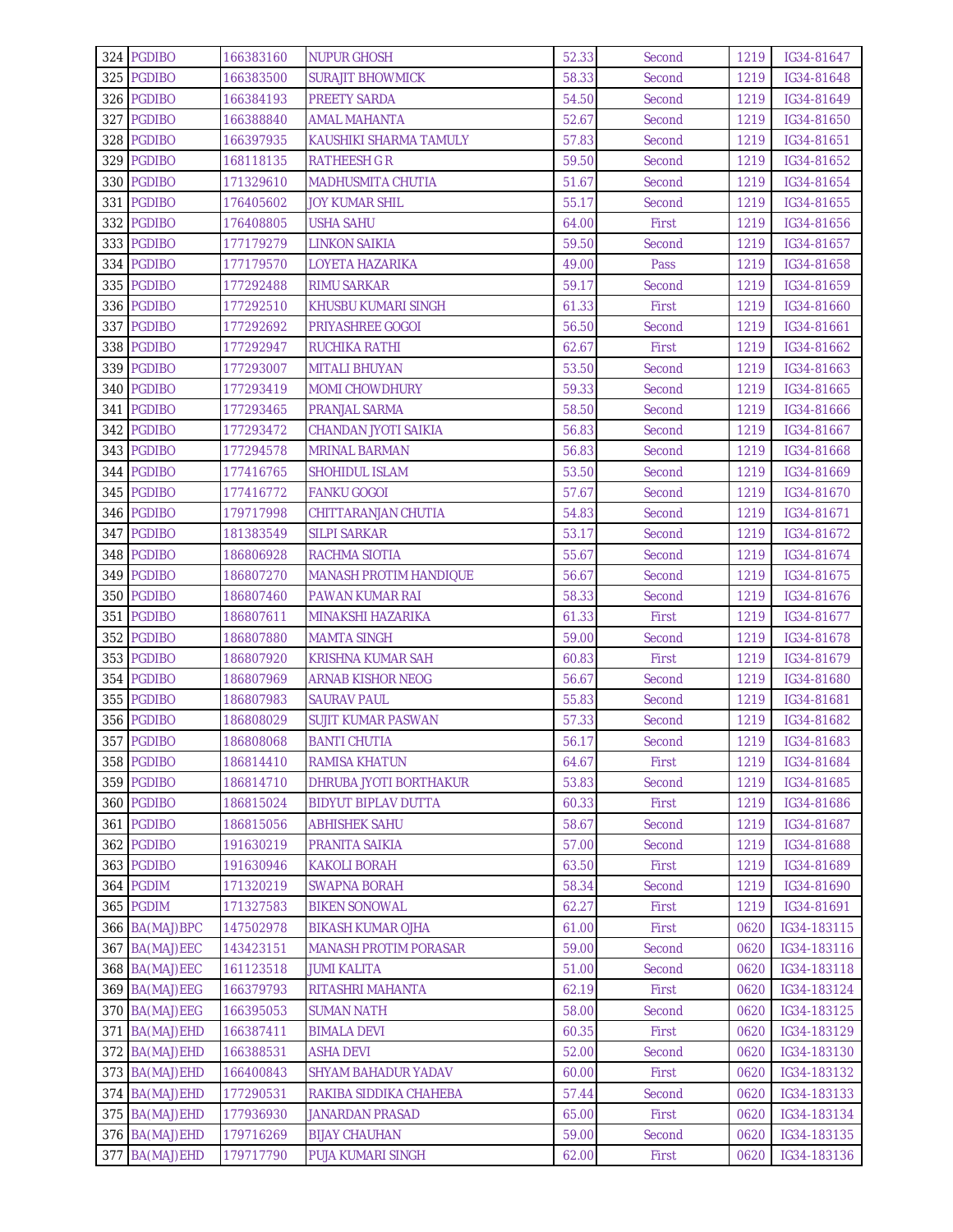| 378 BA(MAJ)EHI | 157696739 | <b>DIPU KUMAR</b>            | 57.00 | Second | 0620 | IG34-183137      |
|----------------|-----------|------------------------------|-------|--------|------|------------------|
| 379 BA(MAJ)EPA | 147496527 | <b>ABHILASH RATHORE</b>      | 57.00 | Second | 0620 | IG34-183138      |
| 380 BA(MAJ)ESO | 137385468 | <b>RASHMI DEVI</b>           | 50.05 | Second | 0620 | IG34-183141      |
| 381 BA(MAJ)ESO | 151886993 | BIRENDRA KUMAR SINGH         | 59.00 | Second | 0620 | IG34-183144      |
| 382 BA(MAJ)ESO | 161118777 | <b>RISHI KR HANDIQUE</b>     | 59.00 | Second | 0620 | IG34-183145      |
| 383 BA(MAJ)ESO | 166376211 | <b>EASHMIN SURIN</b>         | 58.19 | Second | 0620 | IG34-183146      |
| 384 BA(MAJ)ESO | 166381245 | <b>KAOSHIK MANDAL</b>        | 53.00 | Second | 0620 | IG34-183147      |
| 385 BA(MAJ)ESO | 166384978 | SNIGDHA SAIKIA               | 58.45 | Second | 0620 | IG34-183148      |
| 386 BA(MAJ)ESO | 166389408 | <b>VARUN ANAND</b>           | 59.00 | Second | 0620 | IG34-183149      |
| 387 BA(MAJ)ESO | 166389415 | <b>SUDHIR KUMAR MEHTA</b>    | 60.00 | First  | 0620 | IG34-183150      |
| 388 BA(MAJ)ESO | 170136066 | <b>GITA SAIKIA</b>           | 66.00 | First  | 0620 | IG34-183151      |
| 389 BA(ORD)    | 151882480 | <b>THONIN SAIKIA</b>         | 60.39 | First  | 0620 | IG34-183152      |
| 390 BA(ORD)    | 151886954 | <b>VISHV PRATAP</b>          | 55.39 | Second | 0620 | IG34-183153      |
| BA(ORD)<br>391 | 157696667 | DAYA KRISHNA KONWAR          | 53.00 | Second | 0620 | IG34-183155      |
| 392 BA(ORD)    | 161118760 | <b>JITUMONI DAS</b>          | 62.00 | First  | 0620 | IG34-183157      |
| 393 BA(ORD)    | 161121822 | <b>TARAMUNI TOPPO</b>        | 57.00 | Second | 0620 | IG34-183158      |
| 394 BA(ORD)    | 166379485 | <b>SURENDRA SINGH</b>        | 63.00 | First  | 0620 | IG34-183159      |
| 395 BA(ORD)    | 170135680 | <b>DEVENDRA SINGH BISHT</b>  | 64.16 | First  | 0620 | IG34-183163      |
| 396 BA(ORD)    | 170136249 | <b>VINAY KUSHWAHA</b>        | 62.00 | First  | 0620 | IG34-183164      |
| 397 BA(ORD)    | 170136407 | <b>AMIT MALIK</b>            | 61.00 | First  | 0620 | IG34-183165      |
| 398 BA(ORD)    | 170136485 | <b>BIRPAL SINGH</b>          | 58.00 | Second | 0620 | IG34-183166      |
| 399 BA(ORD)    | 171322197 | <b>DIKU AHMED</b>            | 62.00 | First  | 0620 | IG34-183167      |
| 400 BA(ORD)    | 171324556 | <b>ARUN KUMAR</b>            | 62.34 | First  | 0620 | IG34-183168      |
| BA(ORD)<br>401 | 177414231 | <b>SARAT KUMAR MORANG</b>    | 63.00 | First  | 0620 | IG34-183170      |
| 402 BA(ORD)    | 177419040 | <b>AVANTI MISSONG</b>        | 52.40 | Second | 0620 | IG34-183171      |
| 403 BA(ORD)    | 177935906 | <b>JUNU PAWE</b>             | 55.00 | Second | 0620 | IG34-183172      |
| 404 BA(ORD)    | 179716172 | <b>SANJEEV KUMAR DUTTA</b>   | 60.00 | First  | 0620 | IG34-183173      |
| 405 BA(ORD)    | 179718112 | <b>VIJAY SHARMA</b>          | 61.09 | First  | 0620 | IG34-183174      |
| 406 BA(ORD)    | W11586574 | <b>ASHWINI KUMAR</b>         | 60.00 | First  | 0620 | IG34-183175      |
| 407 BCOM       | 142515583 | <b>SABITA CHETRY</b>         | 52.00 | Second | 0620 | IG34-183176      |
| 408 BCOM       | 151227180 | <b>MANTU DEBBARMA</b>        | 57.00 | Second | 0620 | IG34-183177      |
| 409 BCOM       | 166378380 | <b>SWETA TIWARY</b>          | 51.00 | Second | 0620 | IG34-183179      |
| 410 BCOM       | 166387285 | <b>ROSHAN DUTTA</b>          | 55.46 | Second | 0620 | IG34-183180      |
| 411 BCOM       | 166393873 | <b>HARJINDER SINGH MONGA</b> | 60.14 | First  |      | 0620 IG34-183181 |
| 412 BCOM       | 166396110 | SANCHITA SARKAR              | 58.00 | Second | 0620 | IG34-183182      |
| 413 BCOM       | 166399494 | <b>GUDDU GUPTA</b>           | 54.00 | Second | 0620 | IG34-183183      |
| 414 BED        | 161087253 | <b>SHASINLO ASER</b>         | 62.27 | First  | 0620 | IG34-183184      |
| 415 BLIS       | 157722375 | <b>DIPSIKHA DUTTA</b>        | 58.00 | Second | 0619 | IG34-183185      |
| 416 BLIS       | 176407115 | ANURADHA DUTTA               | 55.00 | Second | 0620 | IG34-183186      |
| 417 BLIS       | 177291620 | <b>POMPY BORA</b>            | 59.44 | Second | 0620 | IG34-183187      |
| 418 BLIS       | 181388111 | <b>NARESH NATH GOSWAMI</b>   | 60.00 | First  | 0620 | IG34-183188      |
| 419 BLIS       | 188450015 | PURAVEE DOLEY                | 58.00 | Second | 0620 | IG34-183191      |
| 420 BLIS       | 188450030 | <b>PULITA PAMEY</b>          | 59.11 | Second | 0620 | IG34-183192      |
| 421 BLIS       | 188450054 | ANAMIKA BORTHAKUR            | 58.00 | Second | 0620 | IG34-183193      |
| 422 BLIS       | 188450079 | <b>DIBYAJYOTI GOGOI</b>      | 61.00 | First  | 0620 | IG34-183194      |
| 423 BLIS       | 188450237 | MAHMUDA BEGUM                | 61.00 | First  | 0620 | IG34-183195      |
| 424 BLIS       | 188450348 | RIMA BORAH                   | 61.00 | First  | 0620 | IG34-183196      |
| 425 BLIS       | 188450434 | PARTHA JTOTI KALITA          | 59.33 | Second | 0620 | IG34-183198      |
| 426 BLIS       | 188450799 | CHITRALEKHA HAZONG           | 57.44 | Second | 0620 | IG34-183199      |
| 427 BLIS       | 188451658 | <b>SAMAR JYOTI DUTTA</b>     | 60.00 | First  | 0620 | IG34-183202      |
| 428 BLIS       | 188452785 | <b>SIMA BORAH</b>            | 59.11 | Second | 0620 | IG34-183203      |
| 429 BLIS       | 188452911 | LIPIKA BORAH                 | 59.00 | Second | 0620 | IG34-183204      |
| 430 BLIS       | 188618547 | <b>MONMOTH SAIKIA</b>        | 58.33 | Second | 0620 | IG34-183205      |
| 431 BLIS       | 188618554 | <b>BIMAN PATHORI</b>         | 61.00 | First  | 0620 | IG34-183206      |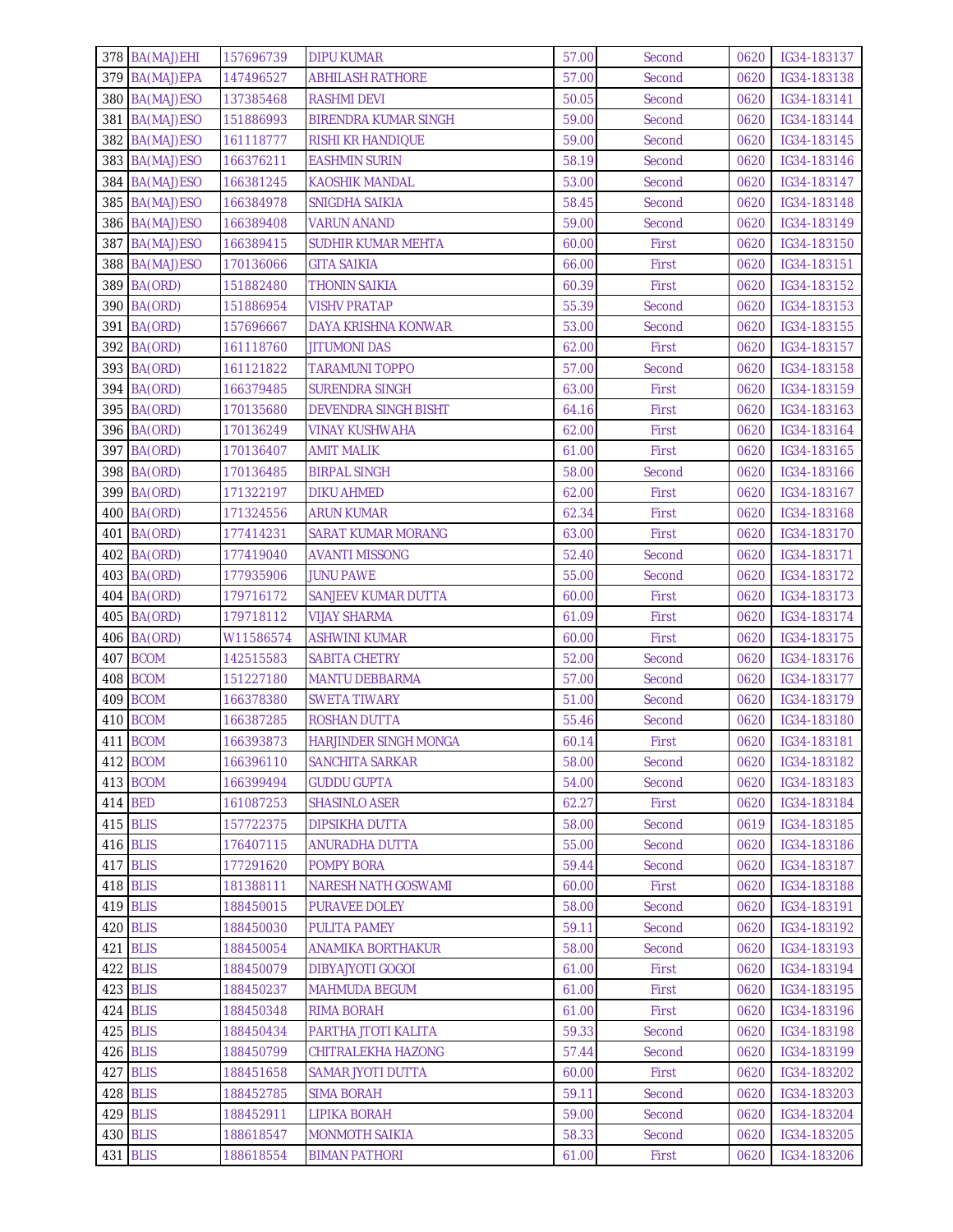| 432 BLIS        | 191629318 | <b>DINAKHI HANDIQUE</b>      | 59.00 | Second                        | 0620 | IG34-183207      |
|-----------------|-----------|------------------------------|-------|-------------------------------|------|------------------|
| 433 BLIS        | 191632624 | REETESH SRIVASTAVA           | 68.33 | First                         | 0620 | IG34-183208      |
| 434 BLIS        | 191633285 | <b>NIRAJ PANDEY</b>          | 66.22 | First                         | 0620 | IG34-183209      |
| 435 BLIS        | 191634310 | <b>AZMINA BEGUM</b>          | 70.00 | First                         | 0620 | IG34-183210      |
| 436 BLIS        | 197247073 | <b>MURSHIDA KHATUN</b>       | 66.00 | First                         | 0620 | IG34-183211      |
| 437 BLIS        | 197255816 | <b>SINU DEVI</b>             | 66.00 | First                         | 0620 | IG34-183214      |
| 438 BLIS        | 197255902 | DHAN BAHADUR CHETRY          | 67.00 | First                         | 0620 | IG34-183215      |
| 439 BLIS        | 197255910 | <b>PUSPITA BORAH</b>         | 66.00 | First                         | 0620 | IG34-183216      |
| 440 BLIS        | 197256026 | <b>ASHADEEP BORA</b>         | 67.44 | First                         | 0620 | IG34-183217      |
| 441 BLIS        | 197256144 | <b>ARINDAM SAIKIA</b>        | 74.00 | First                         | 0620 | IG34-183219      |
| 442 BLIS        | 197258550 | MRS NAVASMITA MAHANTA        | 69.22 | First                         | 0620 | IG34-183220      |
| 443 BLIS        | 197266106 | <b>TULSI BORA</b>            | 68.00 | First                         | 0620 | IG34-183221      |
| 444 BLIS        | 197266350 | <b>TINKUMONI PEGU</b>        | 72.22 | First                         | 0620 | IG34-183222      |
| 445 BLIS        | 197268077 | <b>SANDEEP THAPLIYAL</b>     | 72.22 | First                         | 0620 | IG34-183223      |
| <b>446 BLIS</b> | 199414380 | <b>JYOTSMITA DOLEY</b>       | 71.00 | First                         | 0620 | IG34-183224      |
| 447 BLIS        | 199414516 | <b>TUSHAR PRIYA HAZARIKA</b> | 64.44 | First                         | 0620 | IG34-183225      |
| 448 BLIS        | 199416881 | ROSHME REKHA HAZARIKA        | 62.44 | First                         | 0620 | IG34-183226      |
| 449 BSC(MAJ)CHE | 166396632 | <b>SAMANWEETA BORA</b>       | 68.00 | First                         | 0620 | IG34-183414      |
| 450 BSC(MAJ)ZOL | 157698400 | <b>MUKTAR HUSSAIN</b>        | 64.22 | First                         | 0620 | IG34-183416      |
| 451 BSC(ORD)    | 159725850 | <b>SANDEEP DAS</b>           | 64.33 | First                         | 0620 | IG34-183417      |
| 452 BSC(ORD)    | 166399082 | JUNTI SAIKIA                 | 66.35 | First                         | 0620 | IG34-183418      |
| 453 BSC(ORD)    | 166399108 | <b>CHAKRAPANI BORAH</b>      | 65.49 | First                         | 0620 | IG34-183419      |
| 454 BSC(ORD)    | 166399186 | DHRUBA JYOTI NATH            | 64.29 | First                         | 0620 | IG34-183420      |
| 455 BSC(ORD)    | 168656917 | <b>SANJIB BORAH</b>          | 65.00 | First                         | 0620 | IG34-183421      |
| 456 BSCAS       | W11575585 | <b>ABHISHEK KUMAR</b>        | 58.00 | Second                        | 0620 | IG34-183422      |
| 457 BSCAS       | W11611452 | <b>AKASH DEEP</b>            | 68.00 | First                         | 0620 | IG34-183423      |
| 458 BSW         | 151887315 | ELIPHA KERKETTA              | 55.14 | Second                        | 0620 | IG34-183424      |
| 459 BSW         | 157697526 | <b>GAUTAM BORAH</b>          | 59.00 | Second                        | 0620 | IG34-183425      |
| <b>460 BSW</b>  | 157719384 | <b>BIDYA SING RONGPI</b>     | 59.12 | Second                        | 0620 | IG34-183426      |
| <b>461 DCE</b>  | 166396016 | <b>SANTANU DAS</b>           | 58.03 | Second                        | 0620 | IG34-183429      |
| 462 DIM         | 166379532 | <b>NIRANKUSH KUMAR</b>       | 62.27 | First                         | 0620 | IG34-183430      |
| <b>463 DNHE</b> | 191634484 | <b>HRISHIKESH BORGOHAIN</b>  | 67.00 | First                         | 0620 | IG34-183431      |
| <b>464 MAH</b>  | 147509330 | UTTAM BISWAS                 | 63.00 | First                         | 0620 | IG34-183432      |
| 465 MAH         | 161126807 | RANJUMONI YEIN               | 54.13 | Second                        |      | 0620 IG34-183433 |
| 466 MAH         | 181387284 | SATABDI LAHKAR               | 60.00 | First                         | 0620 | IG34-183436      |
| 467 MAH         | 186811421 | SUBHARANJAN DUWARAH          | 64.00 | First                         | 0620 | IG34-183437      |
| <b>468 MAPY</b> | 166381830 | BHAIGYASHREE HAZARIKA        | 64.36 | First                         | 0620 | IG34-183438      |
| 469 MARD        | 157722651 | PRASENJIT NARAYAN BARUAH     | 76.38 | <b>First with Distinction</b> | 0620 | IG34-183439      |
| 470 MARD        | 166390631 | <b>CHAYANIKA BORA</b>        | 61.21 | First                         | 0620 | IG34-183440      |
| 471 MARD        | 166391049 | CHANDRAMIKA SARMA            | 60.00 | First                         | 0620 | IG34-183441      |
| 472 MARD        | 176405057 | <b>PALLABI BHUYAN</b>        | 65.66 | First                         | 0620 | IG34-183442      |
| 473 MARD        | 177290310 | <b>MRIDUSMITA BORAH</b>      | 54.53 | Second                        | 0620 | IG34-183443      |
| 474 MARD        | 181386648 | <b>GRACESON AWUNGSHI</b>     | 62.54 | First                         | 0620 | IG34-183444      |
| 475 MBADMM      | 166376988 | PRANAB JYOTI GOSWAMI         | 61.00 | First                         | 0620 | IG34-183448      |
| 476 MBADOM      | 131600690 | <b>VIVEK MEHROTRA</b>        | 65.15 | First                         | 0620 | IG34-183449      |
| 477 MBADOM      | 166376970 | DIBYAJYOTI DUTTA             | 66.01 | First                         | 0620 | IG34-183450      |
| 478 MCOM        | 155236087 | <b>SUMIT TALUKDAR</b>        | 61.33 | First                         | 0620 | IG34-183452      |
| 479 MCOM        | 157696373 | <b>SWETA DUTTA</b>           | 67.00 | First                         | 0620 | IG34-183453      |
| 480 MCOM        | 157702556 | <b>KHANJARI BORAH</b>        | 56.00 | Second                        | 0620 | IG34-183454      |
| 481 MCOM        | 157717072 | <b>SWEETY CHAKRABORTY</b>    | 59.00 | Second                        | 1219 | IG34-183455      |
| 482 MCOM        | 166381958 | <b>GAURI SANKAR KASHYAP</b>  | 54.00 | Second                        | 0620 | IG34-183456      |
| 483 MCOM        | 166384147 | <b>MONIKA DEVI</b>           | 54.25 | Second                        | 0620 | IG34-183457      |
| 484 MCOM        | 171327315 | <b>SARITA DEVI</b>           | 54.33 | Second                        | 0620 | IG34-183459      |
| 485 MCOM        | 176402771 | <b>KARAN MITRA</b>           | 57.00 | Second                        | 0620 | IG34-183460      |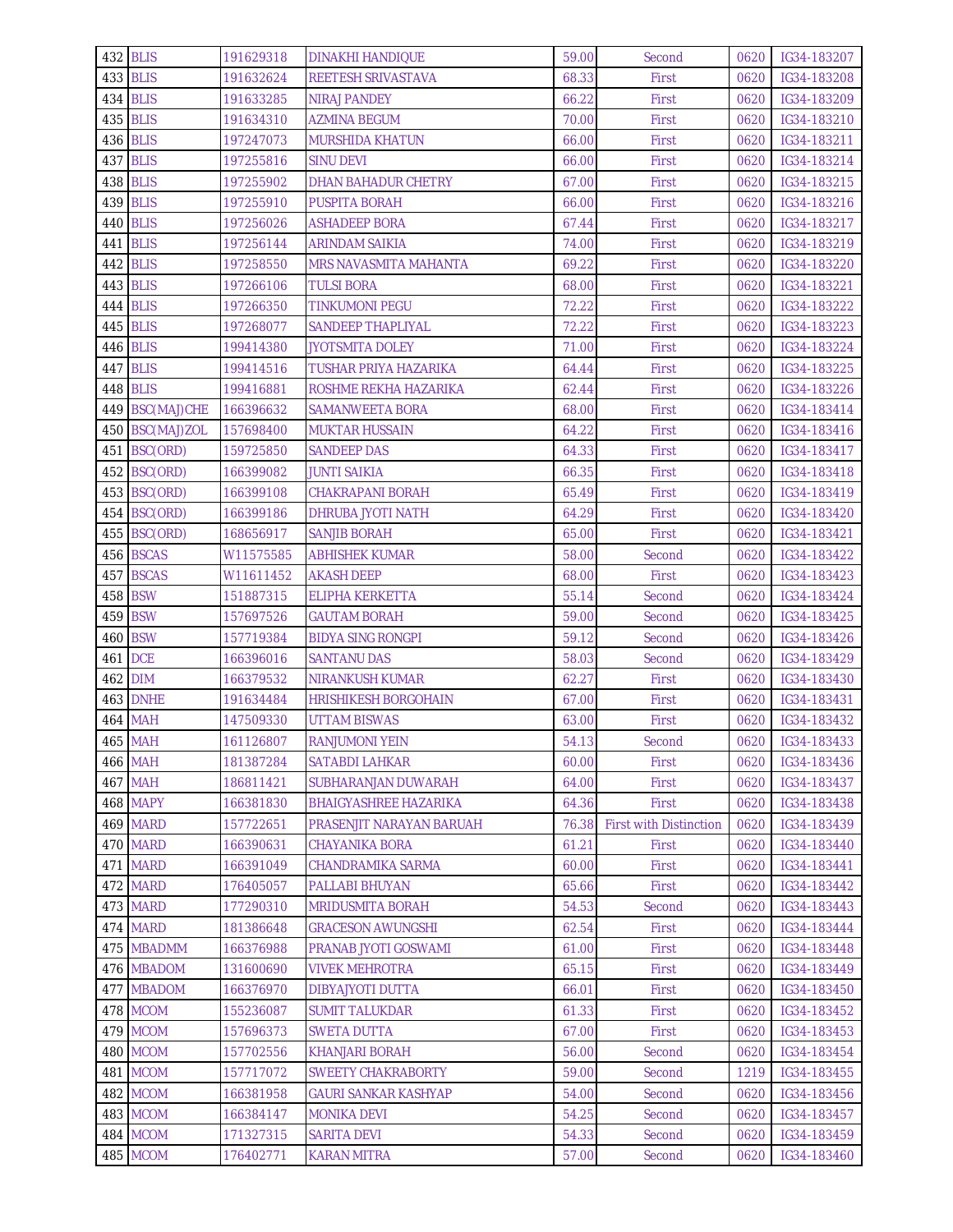|                | 486 MCOM                    | 176407487              | <b>DIPAK BISWAS</b>                        | 59.00          | Second           | 0620         | IG34-183461                |
|----------------|-----------------------------|------------------------|--------------------------------------------|----------------|------------------|--------------|----------------------------|
|                | 487 MCOM                    | 177179791              | RASHMI REKHA BORA                          | 58.00          | Second           | 0620         | IG34-183462                |
|                | 488 MCOM                    | 177292621              | <b>DIPENDU PALIT</b>                       | 57.00          | Second           | 0620         | IG34-183463                |
|                | 489 MCOM                    | 177292796              | RAJESH ACHARJEE                            | 56.08          | Second           | 0620         | IG34-183464                |
|                | 490 MCOM                    | 177292804              | SHIVA DAS                                  | 56.00          | Second           | 0620         | IG34-183465                |
|                | 491 MCOM                    | 177292868              | PARIDHI AGARWAL                            | 66.00          | First            | 0620         | IG34-183466                |
|                | 492 MCOM                    | 177292979              | KRISHNA KUMAR SARMA                        | 60.17          | First            | 0620         | IG34-183467                |
|                | 493 MCOM                    | 177293132              | PRIYANKA AGARWALA                          | 65.00          | First            | 0620         | IG34-183468                |
|                | 494 MCOM                    | 177293157              | ANKIT KUMAR GUPTA                          | 50.08          | Second           | 0620         | IG34-183469                |
|                | 495 MCOM                    | 177294180              | <b>PRANJAL KAR</b>                         | 62.08          | First            | 0620         | IG34-183471                |
|                | 496 MCOM                    | 177415573              | <b>VIKASH KARNANI</b>                      | 58.00          | Second           | 0620         | IG34-183472                |
|                | 497 MCOM                    | 177417584              | <b>KALPITA CHAKRABORTY</b>                 | 59.00          | Second           | 0620         | IG34-183474                |
|                | 498 MCOM                    | 177417710              | <b>HIMASISH DEY</b>                        | 58.00          | Second           | 0620         | IG34-183475                |
|                | 499 MCOM                    | 177934137              | <b>BHAGESHWARY JAISWAL</b>                 | 66.08          | First            | 0620         | IG34-183476                |
|                | <b>500 MCOM</b>             | 177935730              | POOJA MANGLUNIA                            | 70.00          | First            | 0620         | IG34-183477                |
|                | <b>501 MCOM</b>             | 177938070              | DHARMESWAR BORAH                           | 57.33          | Second           | 0620         | IG34-183478                |
|                | <b>502 MCOM</b>             | 179716022              | <b>PRONAB PHUKON</b>                       | 57.08          | Second           | 0620         | IG34-183479                |
|                | <b>503 MCOM</b>             | 179717429              | RUPAM HAZARIKA                             | 57.25          | Second           | 0620         | IG34-183480                |
|                | <b>504 MCOM</b>             | 179717515              | <b>SIKHA BAID</b>                          | 66.00          | First            | 0620         | IG34-183481                |
|                | <b>505 MCOM</b>             | 179718739              | <b>LALIT MUNDHRA</b>                       | 57.00          | Second           | 0620         | IG34-183482                |
|                | <b>506 MCOM</b>             | 181382292              | POOJA BIHANI                               | 68.00          | First            | 0620         | IG34-183484                |
|                | 507 MCOM                    | 181387141              | <b>NIRANJAN THAKUR</b>                     | 57.00          | Second           | 0620         | IG34-183485                |
|                | <b>508 MCOM</b>             | 181388032              | <b>AMIT MUKHIAR</b>                        | 65.25          | First            | 0620         | IG34-183486                |
|                | <b>509 MCOM</b>             | 181389518              | <b>KESHAB BORAH</b>                        | 68.25          | First            | 0620         | IG34-183487                |
|                | <b>510 MCOM</b>             | 181390021              | <b>LAKHYAJIT BORAH</b>                     | 64.00          | First            | 0620         | IG34-183488                |
|                | 511 MCOM                    | 186806659              | <b>PAPORI BORA</b>                         | 61.00          | First            | 0620         | IG34-183489                |
|                | 512 MCOM                    | 186808416              | <b>BIKASH JYOTI DOLEY</b>                  | 61.08          | First            | 0620         | IG34-183492                |
|                | 513 MCOM                    | 186808559              | RINKUMONI DUTTA                            | 62.00          | First            | 0620         | IG34-183493                |
|                | <b>514 MCOM</b>             | 186808691              | <b>SHILPI PAUL</b>                         | 60.00          | First            | 0620         | IG34-183494                |
|                |                             |                        |                                            | 69.00          |                  |              | IG34-183496                |
|                | 515 MCOM<br><b>516 MCOM</b> | 186809077<br>186809131 | ANKITA DAM<br>PRIYA KUMARI                 | 61.42          | First<br>First   | 0620<br>0620 | IG34-183497                |
|                | 517 MCOM                    |                        |                                            | 59.25          | Second           |              | IG34-183498                |
| <b>518 MEC</b> |                             | 186809203<br>157720672 | <b>HEMANTI SAHU</b><br>SHIKHAMONI HAZARIKA | 62.09          | First            | 0620<br>0620 | IG34-183501                |
| 519 MEC        |                             |                        |                                            |                |                  |              |                            |
|                | <b>520 MEC</b>              | 163121122<br>170338884 | <b>RAM PARSHAD</b>                         | 56.00<br>56.00 | Second           |              | 0620 IG34-183503           |
|                |                             |                        | SANDIP SUDHAKAR PODE                       |                | Second           | 0620         | IG34-183504                |
|                | 521 MEC<br>522 MEC          | 177414160              | SAJIDA BEGUM<br>NGOMIE CHATEY              | 63.00<br>63.36 | First<br>First   | 0620         | IG34-183505<br>IG34-183506 |
|                | 523 MEG                     | 186818882              |                                            |                |                  | 0620         |                            |
|                | 524 MEG                     | 137397835<br>147504180 | PARIKSHITA GOSWAMI<br>SANDIPANA BORAH      | 53.00<br>57.00 | Second<br>Second | 0620<br>0620 | IG34-183507<br>IG34-183508 |
|                | 525 MEG                     | 157696262              | PARTHA PROTIM BORGOHAIN                    | 59.13          | Second           | 0620         | IG34-183509                |
|                | <b>526 MEG</b>              | 157716547              | <b>NEETA GURUNG</b>                        | 54.00          | Second           | 0620         | IG34-183511                |
|                | <b>527 MEG</b>              | 157718368              | <b>HIMADRI SAIKIA</b>                      | 64.00          | First            | 0620         | IG34-183512                |
|                | 528 MEG                     | 161122903              | <b>DIMPI BORDOLOI</b>                      | 58.00          | Second           | 0620         | IG34-183513                |
|                | 529 MEG                     | 170339055              | SHILPI CHAKRABORTY                         | 50.00          | Second           | 0620         | IG34-183514                |
|                | 530 MEG                     |                        |                                            | 67.00          |                  | 0620         |                            |
|                | 531 MEG                     | 171322394<br>171326930 | <b>NRIPEN CH NATH</b>                      | 63.38          | First<br>First   |              | IG34-183515<br>IG34-183516 |
|                | 532 MEG                     | 177180384              | ZULEKHA KHATOON<br>ESTHER LALHLIMPUII HMAR | 59.00          | Second           | 0620<br>0620 | IG34-183518                |
|                | 533 MEG                     |                        |                                            | 57.00          |                  |              |                            |
|                |                             | 177415201              | <b>HIMASREE SAIKIA</b>                     |                | Second           | 0620         | IG34-183520                |
|                | 534 MEG                     | 177415409              | ASHIM KUMAR NATH                           | 54.13          | Second           | 0620         | IG34-183521                |
|                | 535 MEG                     | 177415423              | ARNABIKA DUTTA                             | 53.00          | Second           | 0620         | IG34-183522                |
|                | 536 MEG                     | 177415541              | PAYEL AICH                                 | 61.00          | First            | 0620         | IG34-183523                |
|                | 537 MEG                     | 177416117              | <b>BANDANA BARUAH</b>                      | 59.00          | Second           | 0620         | IG34-183524                |
|                | 538 MEG                     | 178326874              | <b>JUN MONI BONIA</b>                      | 59.00          | Second           | 0620         | IG34-183525                |
|                | 539 MEG                     | 181381387              | <b>SIROJ ANSARI</b>                        | 60.00          | First            | 0620         | IG34-183526                |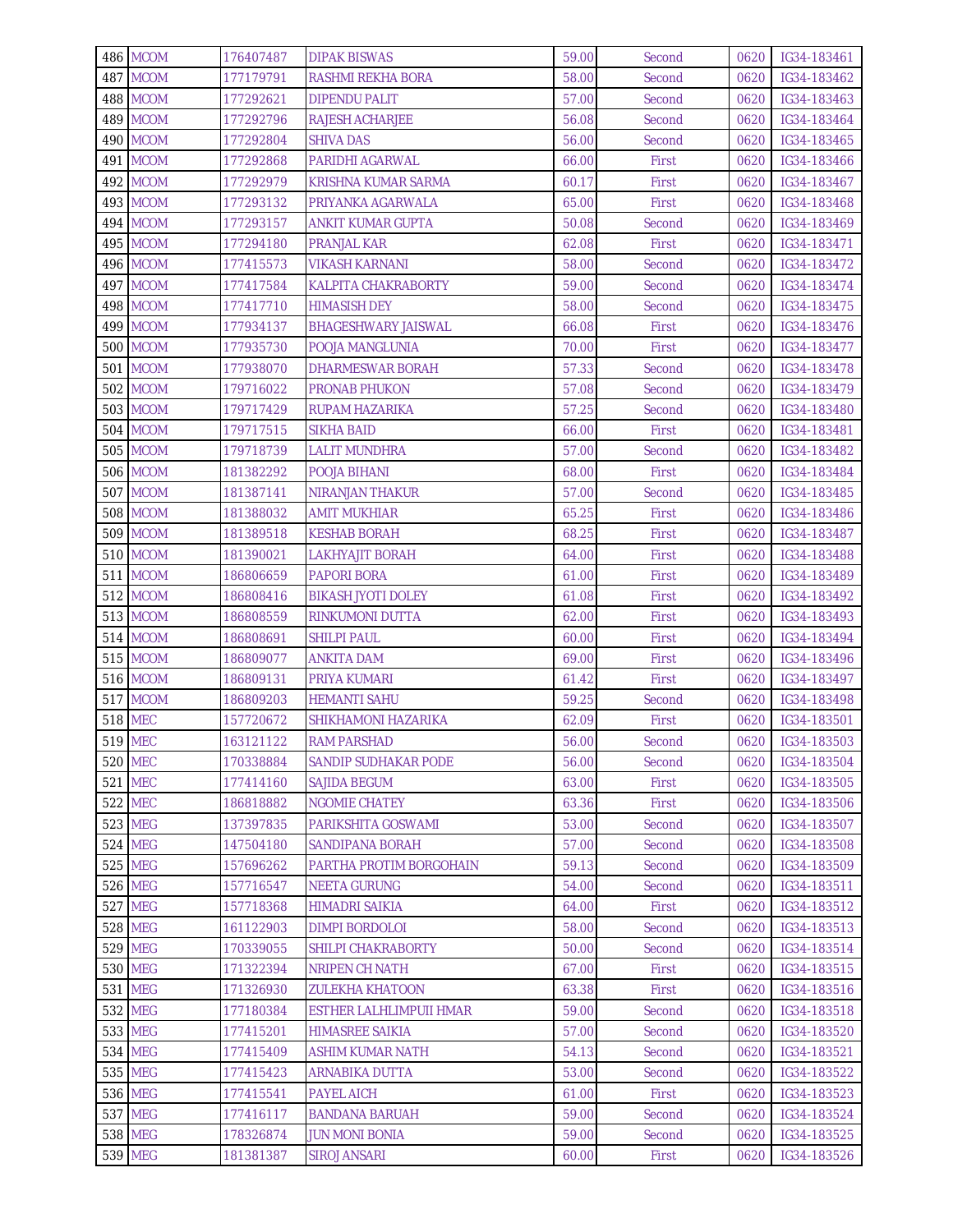| <b>540 MEG</b> | 181381940 | <b>SHANTI BASUMATARY</b>   | 61.13 | First  | 0620 | IG34-183527      |
|----------------|-----------|----------------------------|-------|--------|------|------------------|
| 541 MEG        | 186813471 | POOJA ROY                  | 59.00 | Second | 0620 | IG34-183528      |
| 542 MEG        | 186814126 | LIPIKA BORA                | 63.00 | First  | 0620 | IG34-183529      |
| 543 MHD        | 157702968 | PURNIMA BORDOLOI           | 65.00 | First  | 0620 | IG34-183530      |
| 544 MHD        | 157714876 | <b>HASINA BEGUM</b>        | 58.00 | Second | 0620 | IG34-183531      |
| 545 MHD        | 161123872 | <b>RAJU PRASAD SAHU</b>    | 61.00 | First  | 0620 | IG34-183533      |
| <b>546 MHD</b> | 166387135 | MAMTA KUMARI GUPTA         | 55.00 | Second | 0620 | IG34-183534      |
| <b>547 MHD</b> | 166392151 | PARTHANA DEVI              | 59.00 | Second | 0620 | IG34-183536      |
| <b>548 MHD</b> | 166393938 | DUBORI SAIKIA              | 50.36 | Second | 0620 | IG34-183537      |
| 549 MHD        | 166394083 | RADHIKA KUMARI             | 62.27 | First  | 0620 | IG34-183538      |
| 550 MHD        | 166396893 | <b>KANTA PRASAD THAKUR</b> | 50.00 | Second | 0620 | IG34-183539      |
| 551 MHD        | 166396965 | JOSHNA BRAHMA              | 49.09 | Pass   | 0620 | IG34-183540      |
| 552 MHD        | 166398833 | PINKI KUMARI SAH           | 58.00 | Second | 0620 | IG34-183542      |
| 553 MHD        | 168118633 | <b>ASHUTOSH RANJAN</b>     | 67.00 | First  | 0620 | IG34-183544      |
| 554 MHD        | 171320351 | <b>SANJAY BALMIKI</b>      | 58.00 | Second | 0620 | IG34-183545      |
| 555 MHD        | 171321124 | PINKI BORAH                | 57.00 | Second | 0620 | IG34-183546      |
| 556 MHD        | 171328901 | <b>RAJ KUMAR CHAUHAN</b>   | 61.09 | First  | 0620 | IG34-183547      |
| 557 MHD        | 176409323 | <b>RAJKUMAR</b>            | 66.36 | First  | 0620 | IG34-183548      |
| 558 MHD        | 177177347 | <b>RUMA MONI SAHU</b>      | 54.18 | Second | 0620 | IG34-183549      |
| 559 MHD        | 177180338 | ANURADHA KUMARI BANIYA     | 54.00 | Second | 0620 | IG34-183550      |
| <b>560 MHD</b> | 177180391 | <b>GUMA KUMARI SHARMA</b>  | 57.00 | Second | 0620 | IG34-183551      |
| <b>561 MHD</b> | 177291081 | PHULA KUMARI SINGH         | 59.27 | Second | 0620 | IG34-183554      |
| 562 MHD        | 177291762 | <b>DURGA THAKUR</b>        | 65.00 | First  | 0620 | IG34-183555      |
| 563 MHD        | 177291770 | SANGITA CHAKRABORTY        | 62.36 | First  | 0620 | IG34-183556      |
| 564 MHD        | 177294102 | <b>ARATI THAKUR</b>        | 57.00 | Second | 0620 | IG34-183557      |
| <b>565 MHD</b> | 177415914 | <b>NAJIMA KHATUN</b>       | 51.00 | Second | 0620 | IG34-183558      |
| <b>566 MHD</b> | 177936241 | SANGITA CHAUHAN            | 63.00 | First  | 0620 | IG34-183559      |
| <b>567 MHD</b> | 177936660 | <b>MEENA SAHU</b>          | 60.18 | First  | 0620 | IG34-183560      |
| 568 MHD        | 177936678 | <b>INTAZ ANSARI</b>        | 60.27 | First  | 0620 | IG34-183561      |
| 569 MHD        | 177936757 | <b>FIROJ ANSARI</b>        | 61.00 | First  | 0620 | IG34-183562      |
| 570 MHD        | 177936829 | <b>DIPALI PAUL</b>         | 55.36 | Second | 0620 | IG34-183563      |
| 571 MHD        | 177937361 | ANJANA KUMARI JHA          | 64.36 | First  | 0620 | IG34-183564      |
| 572 MHD        | 177938790 | <b>ARCHANA PANDEY</b>      | 62.00 | First  | 0620 | IG34-183565      |
| 573 MHD        | 179746935 | AMARDEO RAJBHAR            | 66.27 | First  |      | 0620 IG34-183568 |
| 574 MHD        | 179746950 | MANJU KUMARI KOIRI         | 59.09 | Second | 0620 | IG34-183569      |
| 575 MHD        | 181381237 | ARATI CHAUHAN              | 65.00 | First  | 0620 | IG34-183570      |
| 576 MHD        | 181381251 | SUNITA CHAUHAN             | 63.00 | First  | 0620 | IG34-183571      |
| 577 MHD        | 181381466 | <b>BIVA SINGH</b>          | 54.00 | Second | 0620 | IG34-183572      |
| 578 MHD        | 181383406 | <b>ISHWAR CHAUHAN</b>      | 60.36 | First  | 0620 | IG34-183573      |
| 579 MHD        | 181383832 | PAYEL DUTTA                | 64.00 | First  | 0620 | IG34-183574      |
| <b>580 MHD</b> | 181384200 | <b>SONA KUMARI</b>         | 64.00 | First  | 0620 | IG34-183575      |
| 581 MHD        | 181389675 | <b>MANJEET KAUR</b>        | 58.00 | Second | 0620 | IG34-183576      |
| 582 MHD        | 186817178 | PRIYANJIMA DAS             | 56.00 | Second | 0620 | IG34-183577      |
| 583 MHD        | 186817192 | RAVI KUMAR VERMA           | 65.00 | First  | 0620 | IG34-183578      |
| 584 MHD        | 186817350 | PUNITA KUMARI CHAUHAN      | 62.18 | First  | 0620 | IG34-183579      |
| 585 MHD        | 186817493 | RINKU KUMARI               | 67.00 | First  | 0620 | IG34-183580      |
| 586 MHD        | 186817526 | <b>MANISHA TOPPO</b>       | 58.00 | Second | 0620 | IG34-183581      |
| <b>587 MHD</b> | 186817540 | <b>DIVYANEE MAZUMDAR</b>   | 65.00 | First  | 0620 | IG34-183582      |
| <b>588 MHD</b> | 186817558 | <b>ARATI PAUL</b>          | 67.27 | First  | 0620 | IG34-183583      |
| 589 MHD        | 186817572 | SABEETA CHAUHAN            | 67.09 | First  | 0620 | IG34-183584      |
| 590 MHD        | 186817580 | CHANDAMITA DUTTA           | 60.27 | First  | 0620 | IG34-183585      |
| 591 MHD        | 186817612 | <b>FULMATI SINGH</b>       | 64.27 | First  | 0620 | IG34-183586      |
| 592 MHD        | 186817683 | <b>SUNITA SINGH</b>        | 59.00 | Second | 0620 | IG34-183587      |
| 593 MHD        | 186817770 | NABANITA MACHARANG         | 61.00 | First  | 0620 | IG34-183588      |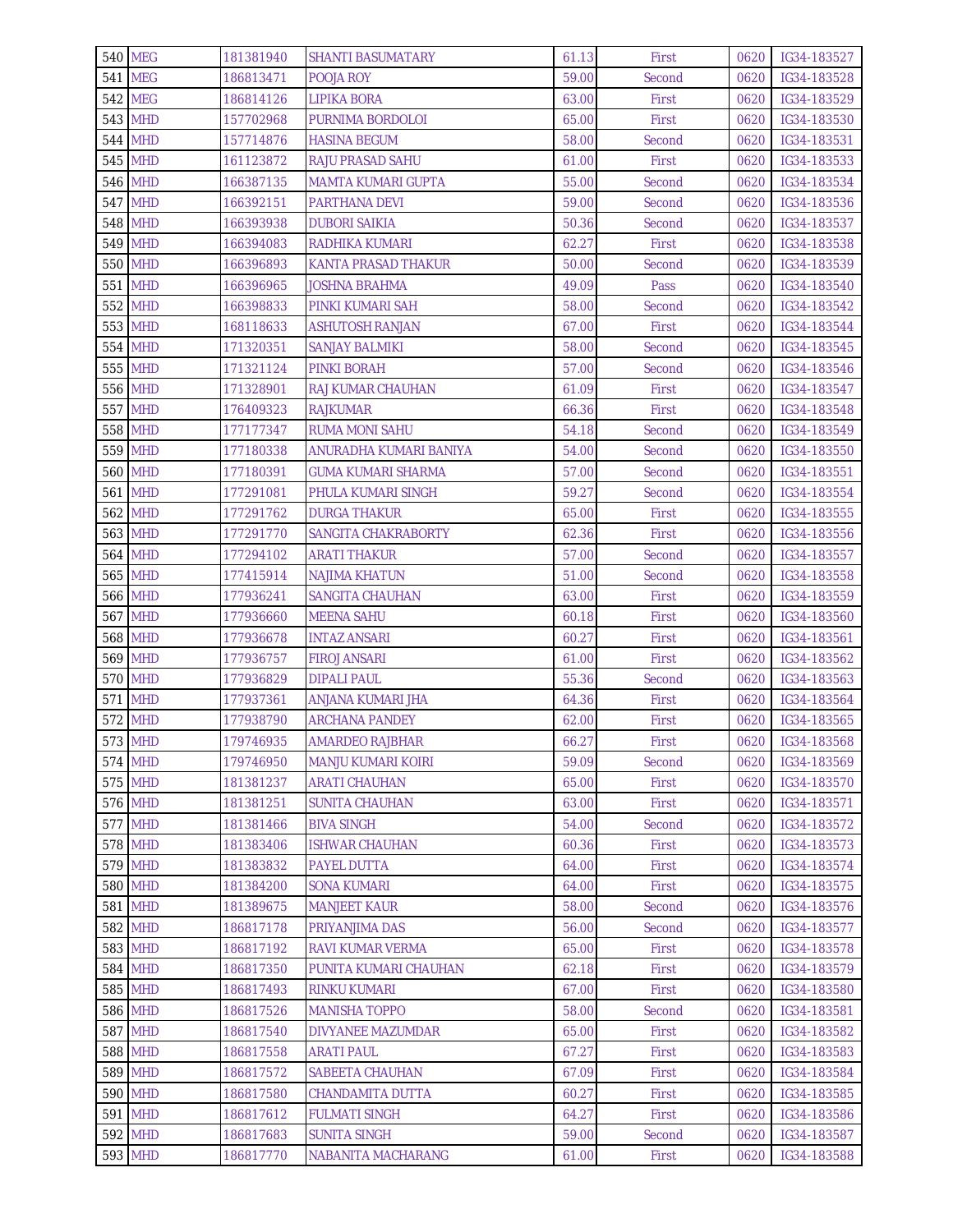| 594 MHD        | 186817794 | <b>MAHAJABI ARA</b>          | 67.09 | First  | 0620 | IG34-183589      |
|----------------|-----------|------------------------------|-------|--------|------|------------------|
| 595 MHD        | 186818266 | <b>MAMTA KUSHWAHA</b>        | 63.09 | First  | 0620 | IG34-183593      |
| <b>596 MHD</b> | 186818273 | POOJA CHAUHAN                | 59.27 | Second | 0620 | IG34-183594      |
| 597 MHD        | 186818280 | PRIYANKA KUMARI              | 68.09 | First  | 0620 | IG34-183595      |
| <b>598 MHD</b> | 186818384 | JAY KUMAR SINGH              | 66.00 | First  | 0620 | IG34-183596      |
| 599 MHD        | 186818431 | <b>KHUSHBU KHATUN</b>        | 58.00 | Second | 0620 | IG34-183597      |
| 600 MHD        | 186818528 | <b>UMA JAISWAL</b>           | 62.00 | First  | 0620 | IG34-183598      |
| 601 MHD        | 188449709 | <b>SULEMAN ANSARI</b>        | 65.00 | First  | 0620 | IG34-183599      |
| 602 MHD        | 188452144 | PUJA KUMARI DAS              | 57.36 | Second | 0620 | IG34-183600      |
| 603 MHD        | 188453810 | NILUFAR PARBINA NASRIN       | 61.00 | First  | 0620 | IG34-183601      |
| <b>604 MLS</b> | 166400313 | <b>HIMANSHU KAMAN</b>        | 59.00 | Second | 0620 | IG34-183602      |
| <b>605 MLS</b> | 181388057 | SANGITA SAIKIA               | 60.22 | First  | 0620 | IG34-183603      |
| <b>606 MLS</b> | 188452270 | ANUPRIYA KUTUM               | 57.00 | Second | 1219 | IG34-183605      |
| <b>607 MLS</b> | 188452990 | <b>PUJA SINGH</b>            | 57.00 | Second | 0620 | IG34-183606      |
| <b>608 MLS</b> | 188453422 | PABITA HANDIQUE              | 56.00 | Second | 0620 | IG34-183607      |
| 609 MPA        | 157696642 | <b>DEEP SINGH</b>            | 67.00 | First  | 0620 | IG34-183611      |
| <b>610 MPA</b> | 157701697 | <b>ASHISH KUMAR VERMA</b>    | 63.00 | First  | 0620 | IG34-183612      |
| 611 MPA        | 163122020 | <b>CHEL SINGH</b>            | 59.13 | Second | 0620 | IG34-183613      |
| 612 MPA        | 166377689 | <b>ARVINDER PAUL SINGH</b>   | 66.00 | First  | 0620 | IG34-183614      |
| 613 MPA        | 166391436 | <b>SALMA BEGUM</b>           | 52.13 | Second | 0620 | IG34-183615      |
| 614 MPA        | 166395512 | <b>MUMI MODAK</b>            | 53.13 | Second | 0620 | IG34-183616      |
| 615 MPA        | 176404729 | VIKRAM KUMAR VIKKY           | 61.00 | First  | 0620 | IG34-183618      |
| <b>616 MPA</b> | 181385868 | <b>DILIP LEKTHE</b>          | 60.38 | First  | 0620 | IG34-183619      |
| <b>617 MPA</b> | 186818725 | <b>CHANDAN BORAH</b>         | 58.00 | Second | 0620 | IG34-183621      |
| <b>618 MPS</b> | 147500856 | <b>LONG SING BEY</b>         | 58.00 | Second | 0620 | IG34-183622      |
| 619 MPS        | 166396729 | KHANIN GOHAIN                | 63.00 | First  | 0620 | IG34-183624      |
| <b>620 MPS</b> | 168656039 | <b>SETHPAL SINGH</b>         | 55.25 | Second | 0620 | IG34-183625      |
| 621 MPS        | 177418737 | <b>BISHNU PRIYA PHUKAN</b>   | 57.00 | Second | 0620 | IG34-183627      |
| 622 MPS        | 177418998 | <b>SUMI SONOWAL</b>          | 60.00 | First  | 0620 | IG34-183628      |
| 623 MPS        | 177934287 | BABITA FADAMARI              | 59.00 | Second | 0620 | IG34-183629      |
| 624 MPS        | 177934327 | <b>NABATI PATOR</b>          | 51.00 | Second | 0620 | IG34-183630      |
| 625 MPS        | 177934642 | PRATYASHI ADHIKARI           | 58.00 | Second | 0620 | IG34-183631      |
| 626 MPS        | 177935526 | <b>ABHISTA BORTHAKUR</b>     | 60.13 | First  | 0620 | IG34-183632      |
| 627 MPS        | 177936148 | <b>KAROBI CHUTIA</b>         | 57.25 | Second |      | 0620 IG34-183633 |
| 628 MPS        | 179746738 | THOTAKURA SATI RAMANJANEYULU | 60.25 | First  | 0620 | IG34-183634      |
| 629 MPS        | 181383610 | ANJU KUMARI                  | 57.38 | Second | 0620 | IG34-183636      |
| 630 MPS        | 186815870 | ANAN GORNH                   | 62.00 | First  | 0620 | IG34-183638      |
| 631 MPS        | 186816500 | <b>RIMI TERANGPI</b>         | 68.13 | First  | 0620 | IG34-183639      |
| 632 MSO        | 147506216 | PRATIVA DAS                  | 62.00 | First  | 0620 | IG34-183640      |
| 633 MSO        | 157701340 | PRANJAL CHETIA               | 61.00 | First  | 0620 | IG34-183641      |
| 634 MSO        | 157711863 | <b>NEETA BHUYAN</b>          | 64.25 | First  | 0620 | IG34-183642      |
| 635 MSO        | 157715538 | JYOTSNA HAZARIKA             | 57.00 | Second | 0620 | IG34-183643      |
| 636 MSO        | 176407462 | PANKAJA KARAN                | 66.00 | First  | 0620 | IG34-183644      |
| 637 MSO        | 176408156 | SWAHASMITA BARUAH            | 61.25 | First  | 0620 | IG34-183645      |
| 638 MSO        | 177178507 | <b>DEVAJANI GOGOI</b>        | 57.00 | Second | 0620 | IG34-183646      |
| 639 MSO        | 177179666 | EMAMI MAZUMDER               | 57.00 | Second | 0620 | IG34-183647      |
| 640 MSO        | 177414492 | <b>NEPOLEON BORUAH</b>       | 54.00 | Second | 0620 | IG34-183648      |
| 641 MSO        | 177414722 | PRASTUTI KATH HAZARIKA       | 57.00 | Second | 0620 | IG34-183649      |
| 642 MSO        | 181380550 | LIZA SAIKIA                  | 61.00 | First  | 0620 | IG34-183650      |
| 643 MSO        | 181381205 | <b>JURI BORA</b>             | 65.00 | First  | 0620 | IG34-183651      |
| 644 MSO        | 181389446 | <b>MANDOBYO BARUAH</b>       | 67.00 | First  | 0620 | IG34-183654      |
| 645 MSO        | 181640260 | <b>SOMA DAS</b>              | 64.38 | First  | 0620 | IG34-183655      |
| 646 MSO        | 186819458 | PARISMITA SAIKIA             | 62.38 | First  | 0620 | IG34-183656      |
| 647 MSO        | 186820452 | POPPY SAIKIA                 | 63.25 | First  | 0620 | IG34-183660      |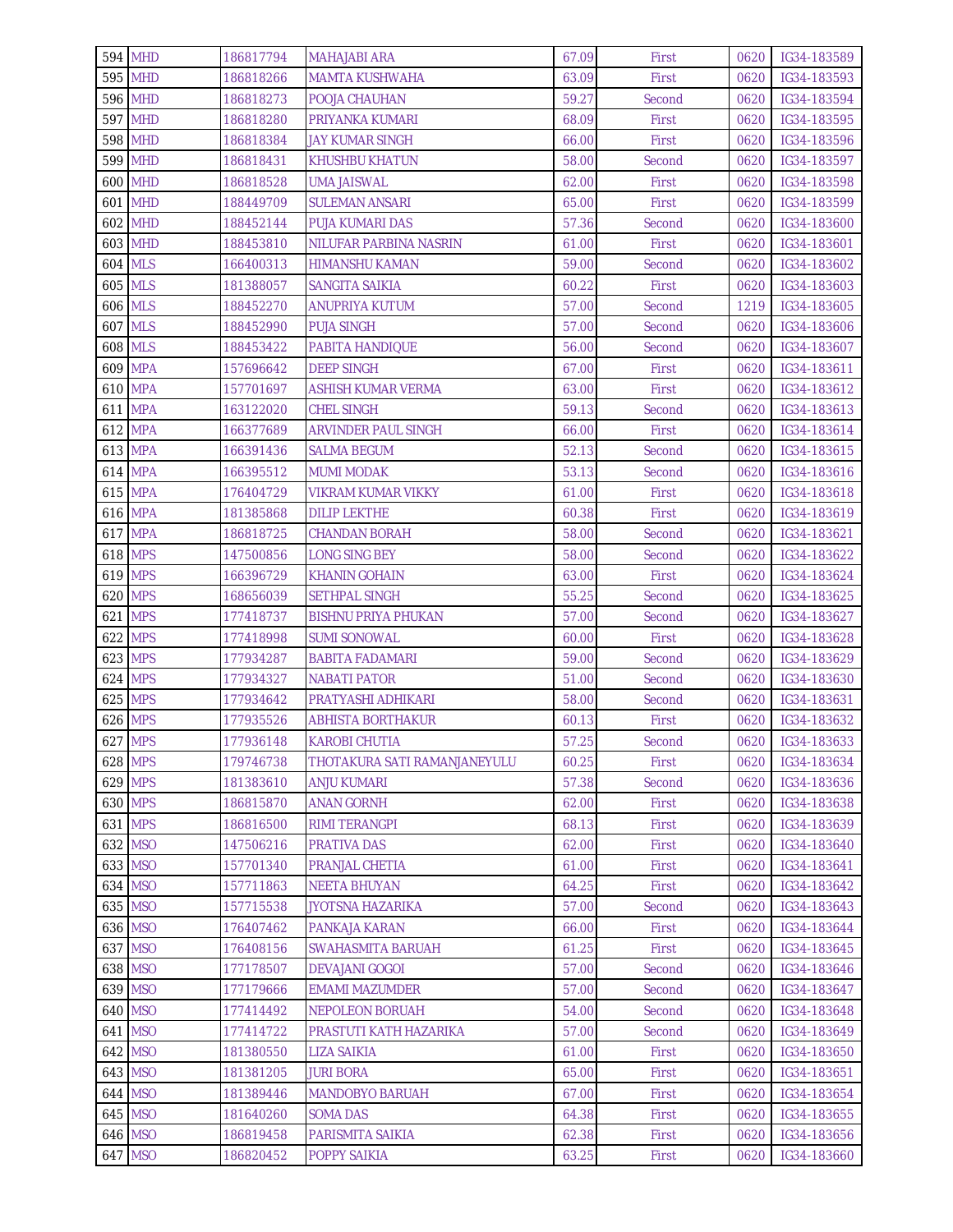| 648 MSW            | 157702588              | <b>DIBYA RANA</b>                     | 63.31          | First                         | 0620         | IG34-183665                |
|--------------------|------------------------|---------------------------------------|----------------|-------------------------------|--------------|----------------------------|
| 649 MSW            | 157702595              | PRIYANKA BORA                         | 58.00          | Second                        | 0620         | IG34-183666                |
| 650 MSW            | 157702603              | <b>SUSMITA SAHA</b>                   | 62.08          | First                         | 0620         | IG34-183667                |
| 651 MSW            | 157703683              | <b>BHASKARJYOTI CHOWDHURY</b>         | 55.23          | Second                        | 0620         | IG34-183668                |
| 652 MSW            | 157722408              | DIKSHITA DAS                          | 61.08          | First                         | 0620         | IG34-183671                |
| 653 MSW            | 157723470              | NIBEDITA BORA                         | 57.00          | Second                        | 0620         | IG34-183673                |
| 654 MSW            | 161124082              | DHRUBA JYOTI BORAH                    | 63.00          | First                         | 0620         | IG34-183674                |
| 655 PGDCA          | 170135784              | PAPPU KUMAR SHARMA                    | 56.00          | Second                        | 1219         | IG34-183678                |
| 656 PGDHE          | 166389311              | <b>DEBAJYOTI BORA</b>                 | 76.10          | <b>First with Distinction</b> | 0620         | IG34-183683                |
| 657 PGDHRM         | 171327609              | <b>REEMA SAIKIA</b>                   | 56.10          | Second                        | 0620         | IG34-183684                |
| 658 PGDIBO         | 157717072              | <b>SWEETY CHAKRABORTY</b>             | 58.33          | Second                        | 1219         | IG34-183685                |
| 659 PGDIBO         | 166381958              | <b>GAURI SANKAR KASHYAP</b>           | 51.00          | Second                        | 0620         | IG34-183686                |
| 660 PGDIBO         | 171327315              | <b>SARITA DEVI</b>                    | 51.17          | Second                        | 0620         | IG34-183687                |
| PGDIBO<br>661      | 176402771              | KARAN MITRA                           | 54.50          | Second                        | 0620         | IG34-183688                |
| 662 PGDIBO         | 176407487              | <b>DIPAK BISWAS</b>                   | 58.17          | Second                        | 0620         | IG34-183689                |
| 663 PGDIBO         | 177292352              | <b>RITUSMIN SARMAH</b>                | 51.00          | Second                        | 0620         | IG34-183690                |
| 664 PGDIBO         | 177292621              | <b>DIPENDU PALIT</b>                  | 55.33          | Second                        | 0620         | IG34-183691                |
| 665 PGDIBO         | 177292986              | JASBIR KAUR                           | 53.67          | Second                        | 0620         | IG34-183692                |
| 666 PGDIBO         | 177416630              | <b>JUTIKA DAS</b>                     | 55.67          | Second                        | 0620         | IG34-183693                |
| 667 PGDIBO         | 177938070              | DHARMESWAR BORAH                      | 60.83          | First                         | 0620         | IG34-183694                |
| 668 PGDIBO         | 179716022              | <b>PRONAB PHUKON</b>                  | 59.83          | Second                        | 0620         | IG34-183695                |
| 669 PGDIBO         | 186806634              | TONMOY BORA                           | 56.67          | Second                        | 0620         | IG34-183696                |
| 670 PGDIBO         | 186806720              | RAJA ROY                              | 52.33          | Second                        | 0620         | IG34-183697                |
| 671 PGDIBO         | 186807453              | RINKI SAIKIA                          | 57.67          | Second                        | 0620         | IG34-183698                |
| 672 PGDIBO         | 186807675              | <b>GUNJAN AGARWAL</b>                 | 68.67          | First                         | 0620         | IG34-183699                |
| 673 PGDIBO         | 186808122              | <b>SUSMITA DUTTA</b>                  | 55.33          | Second                        | 0620         | IG34-183700                |
| 674 PGDIBO         | 186808416              | <b>BIKASH JYOTI DOLEY</b>             | 61.17          | First                         | 0620         | IG34-183701                |
| 675 PGDIBO         | 186808691              | <b>SHILPI PAUL</b>                    | 55.50          | Second                        | 0620         | IG34-183702                |
| 676 PGDIBO         | 186809077              | <b>ANKITA DAM</b>                     | 65.83          | First                         | 0620         | IG34-183703                |
| 677 PGDIBO         | 186809131              | PRIYA KUMARI                          | 58.00          | Second                        | 0620         | IG34-183704                |
| 678 PGDIBO         | 186809203              | <b>HEMANTI SAHU</b>                   | 57.17          | Second                        | 0620         | IG34-183705                |
| 679 PGDIBO         | 186809267              | JYOTIKA HAZARIKA                      | 59.67          | Second                        | 0620         | IG34-183706                |
| 680 PGDIBO         | 186814688              | <b>MANISH KALIA</b>                   | 57.83          | Second                        | 0620         | IG34-183707                |
| 681 PGDIBO         | 186814932              | <b>SUBHAM ACHARJEE</b>                | 61.00          | First                         |              | 0620 IG34-183708           |
| 682 PGDIBO         | 186814957              | <b>DIVYA PUROHIT</b>                  | 51.67          | Second                        | 0620         | IG34-183709                |
| 683 PGDIBO         | 186814989              | <b>HEMONTA KR SAHU</b>                | 57.17          | Second                        | 0620         | IG34-183710                |
| 684 PGDIBO         | 186815000              | <b>HIRONMOI KOUSHIK</b>               | 59.50          | Second                        | 0620         | IG34-183711                |
| 685 PGDIBO         | 186815167              | <b>RUPAM SAHA</b>                     | 52.00          | Second                        | 0620         | IG34-183712                |
| 686 PGDIBO         | 188453375              | UCIKA AGARWALLA                       | 55.67          | Second                        | 0620         | IG34-183713                |
| 687 PGDIM          | 166376995              | RAVI KIRAN SARVASIDDI                 | 59.08          | Second                        | 0620         | IG34-183714                |
| 688 PGDIM          | 171326020              | PARTHA PRATIM BORAH                   | 60.22          | First                         | 0620         | IG34-183716                |
| 689 PGDIM          | 171327282              | <b>BABLU PRASAD</b>                   | 73.00          | First                         | 0620         | IG34-183717                |
| 690 PGDIM          | 178327661              | <b>SUSMITA BORUAH</b>                 | 59.00          | Second                        | 0620         | IG34-183718                |
| 691 BA(MAJ)EEC     | 157702026              | <b>RESMA BEGUM</b>                    | 51.35          | Second                        | 0620         | IG34-231462                |
| 692 BA(MAJ)ESO     | 166379310              | <b>BIJIT NEOG</b>                     | 45.03          | <b>Third</b>                  | 0620         | IG34-231464                |
| 693 BA(ORD)        | 165794907              | ANJUMARRA                             | 56.35          | Second                        | 0620         | IG34-231465                |
| 694 BA(ORD)        | 176404349              | <b>SUNANDINI SAHA</b>                 | 58.38          | Second                        | 0620         | IG34-231467                |
| 695 BCA            | 147500057              | ANINDITA MAHANTA                      | 60.96          | First                         | 0620         | IG34-231468                |
| 696 BCOM           | 161121539              | SARASWATI SAHA                        | 59.00          | Second                        | 0620         | IG34-231470                |
| 697 BSC(MAJ)ZOL    | 166380583              | <b>ANSHUMAN GOGOI</b>                 | 63.00          | First                         | 0620         | IG34-231471                |
| 698 MAH<br>699 MAH | 161121625<br>181382959 | UPASANA BARUAH<br><b>SANJU SHARMA</b> | 53.38<br>58.13 | Second<br>Second              | 0620<br>0620 | IG34-231475<br>IG34-231476 |
|                    |                        |                                       |                |                               |              |                            |
| <b>700 MCOM</b>    | 143426118              | TAPAN BURHAGOHAIN                     | 62.42          | First                         | 0620         | IG34-231478                |
| <b>701 MCOM</b>    | 177292510              | KHUSBU KUMARI SINGH                   | 60.25          | First                         | 0620         | IG34-231480                |